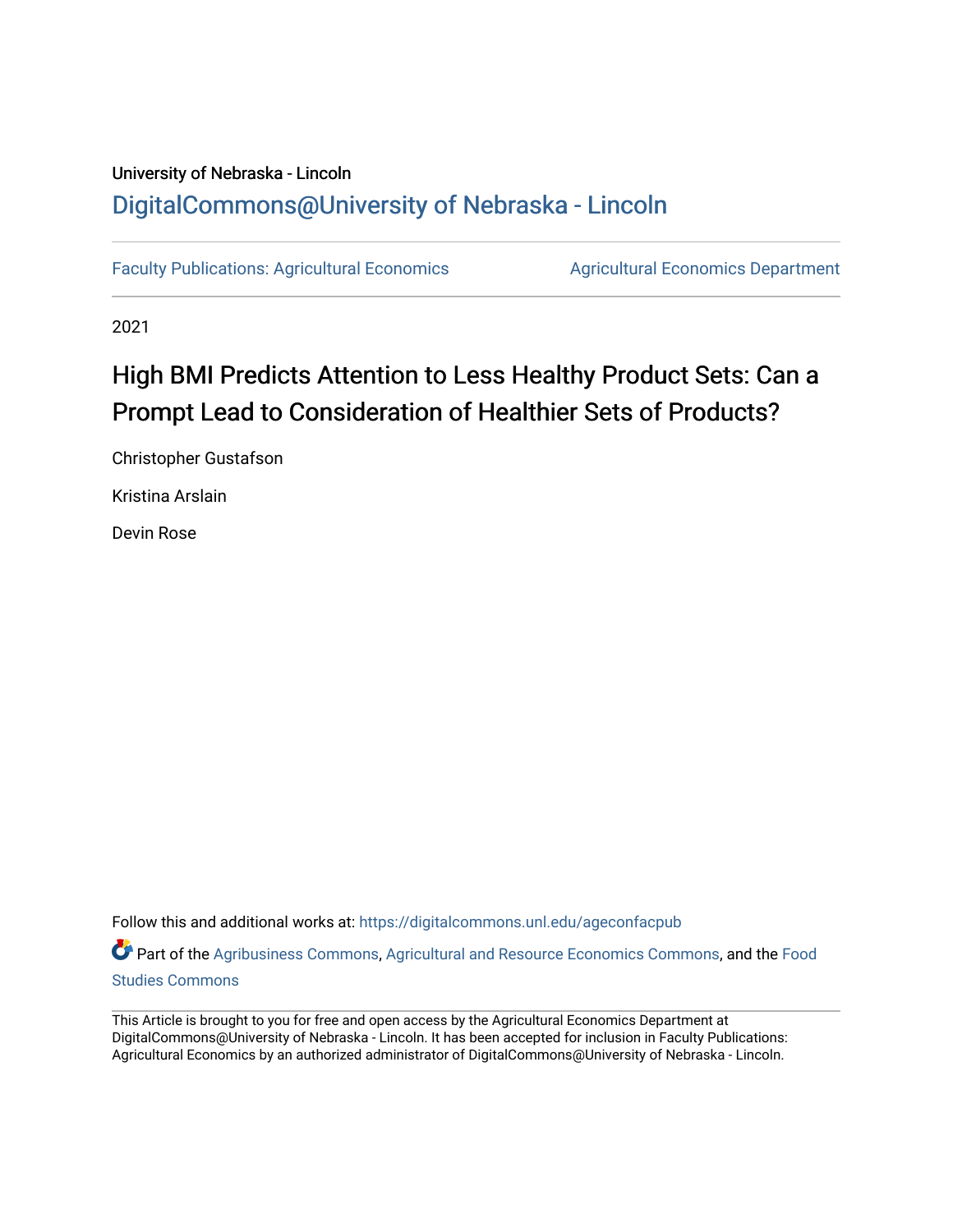



**Christopher R. Gustafson**  $1, *$  $1, *$  **D**, Kristina Arslain<sup>[2](https://orcid.org/0000-0001-6243-4216)</sup> **D** and Devin J. Rose  $2,3$  $2,3$  **D** 

- <sup>1</sup> Department of Agricultural Economics, University of Nebraska-Lincoln, Lincoln, NE 68583, USA<br><sup>2</sup> Department of Eood Science and Technology University of Nebraska-Lincoln, Lincoln, NE 68588
- <sup>2</sup> Department of Food Science and Technology, University of Nebraska-Lincoln, Lincoln, NE 68588, USA; kristinaarslain@gmail.com (K.A.); drose3@unl.edu (D.J.R.)
- <sup>3</sup> Department of Agronomy and Horticulture, University of Nebraska-Lincoln, Lincoln, NE 68588, USA
- **\*** Correspondence: cgustafson6@unl.edu

**Abstract:** While the food environment has been implicated in diet-related health disparities, individuals' ability to shape the food environment by limiting attention to a subset of products has not been studied. We examine the relationship between BMI category and consideration set—the products the individual considers before making a final choice—in an online hypothetical shopping experiment. Specifically, we focus on the healthiness of the consideration set the individual selected. Secondly, we examined the interaction of a health prompt (versus a no-prompt control) with BMI category on the healthiness of the consideration set. We used linear probability models to document the relationship between weight status and consideration set, between prompt and consideration set, and the effect of the interaction between prompt and weight status on consideration set. We found that (1) obese individuals are 10% less likely to shop from a consideration set that includes the healthy options, (2) viewing the prompt increased the probability of choosing a healthy consideration set by 9%, and (3) exposure to the prompt affected individuals in different BMI categories equally. While obese individuals are more likely to ignore healthier product options, a health-focused prompt increases consideration of healthy options across all BMI categories.

**Keywords:** consideration set; attention; weight status; health prompt; food choice; experiment; online supermarket

#### **1. Introduction**

The prevalence of overweight and obesity in the adult US population is currently over 70%, which has led to a crippling disease burden related to high body mass index (BMI) [\[1\]](#page-11-0). High BMI has been identified as a causative factor for the decrease in life expectancy in the US over the past few years [\[2,](#page-11-1)[3\]](#page-11-2). Being overweight or obese is linked to poorer health outcomes, including a higher probability of developing non-communicable diseases, such as type 2 diabetes, cancer, and heart disease [\[4\]](#page-11-3). Overweight and obesity has become a leading cause of death in the US [\[5\]](#page-11-4), and has contributed to millions of deaths globally [\[1\]](#page-11-0). Additionally, it is estimated to cost the US USD 150 billion per year in direct costs (in 2008 dollars), and USD 3–6 billion annually in indirect costs [\[6–](#page-11-5)[8\]](#page-11-6). While genetics, physical activity, and other factors contribute to high BMI, diet is consistently recognized as a key behavioral element contributing to the high rates of overweight and obesity in the US [\[9\]](#page-11-7). According to recent research on energy expenditure, diet, and weight across hunter-gatherer and sedentary populations of the same ethnic groups, diet, rather than physical activity, appears to be the decisive factor in promoting higher BMI [\[10–](#page-11-8)[12\]](#page-11-9). A diet composed of highly processed, calorically dense foods and low in fruits and vegetables leads to weight gain [\[13\]](#page-11-10).

One area of research on diet and obesity has focused on the impact of food environment on the nutritional quality of individuals' diets. A significant amount of this research has examined food deserts—areas that are typically in highly urban or rural settings in



**Citation:** Gustafson, C.R.; Arslain, K.; Rose, D.J. High BMI Predicts Attention to Less Healthy Product Sets: Can a Prompt Lead to Consideration of Healthier Sets of Products? *Nutrients* **2021**, *13*, 2620. <https://doi.org/10.3390/nu13082620>

Academic Editor: Antoni Sureda

Received: 31 May 2021 Accepted: 27 July 2021 Published: 29 July 2021

**Publisher's Note:** MDPI stays neutral with regard to jurisdictional claims in published maps and institutional affiliations.



**Copyright:** © 2021 by the authors. Licensee MDPI, Basel, Switzerland. This article is an open access article distributed under the terms and conditions of the Creative Commons Attribution (CC BY) license (https:/[/](https://creativecommons.org/licenses/by/4.0/) [creativecommons.org/licenses/by/](https://creativecommons.org/licenses/by/4.0/)  $4.0/$ ).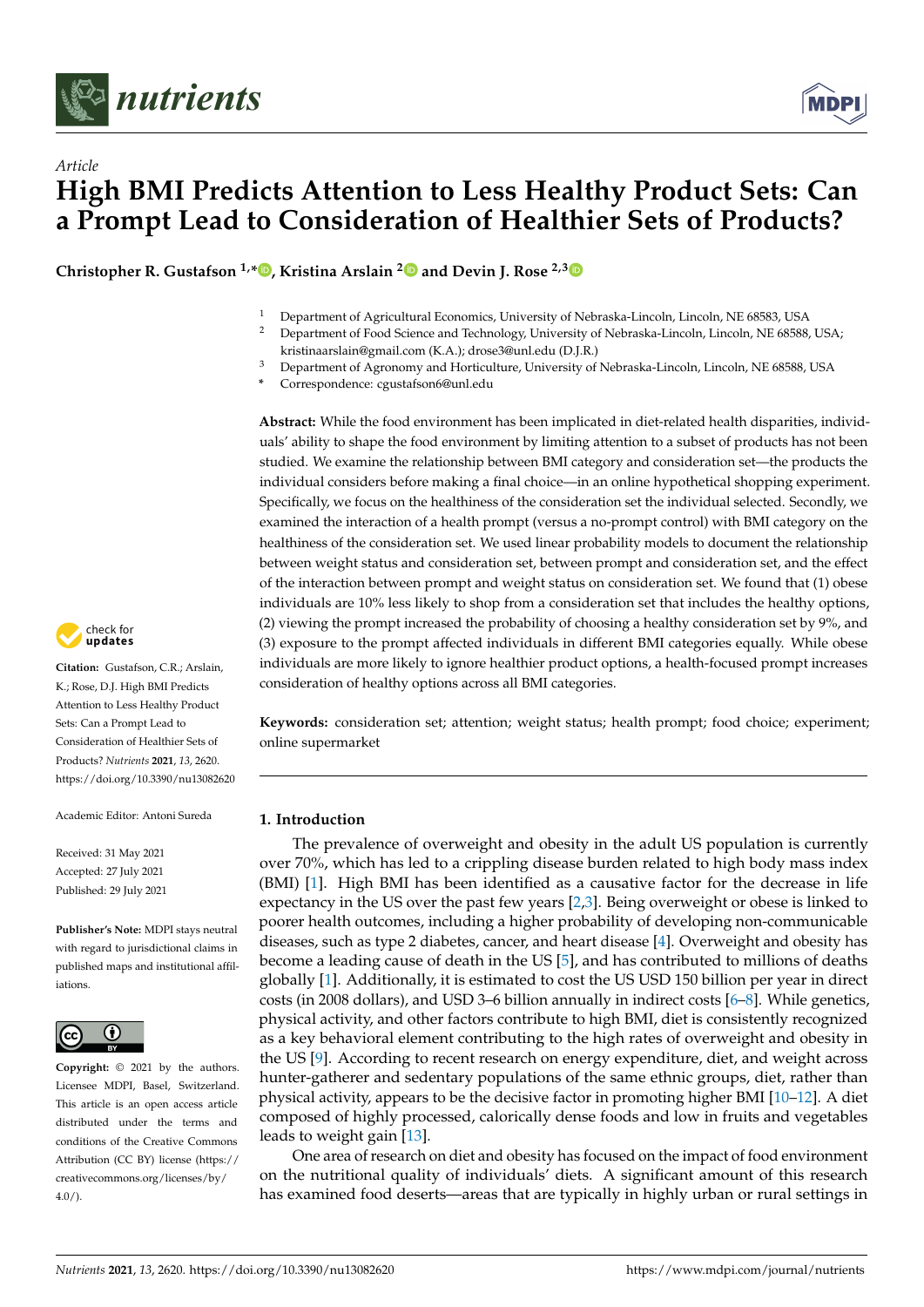which residents lack ready access to healthy foods [\[14\]](#page-11-11). Links identified between food deserts and higher rates of overweight and obesity [\[15\]](#page-11-12) have inspired public and private investment to eliminate food deserts [\[16\]](#page-11-13). However, while eliminating food deserts causes people to feel they have greater access to healthy foods, the quality of their diets does not improve [\[17](#page-12-0)[–19\]](#page-12-1). This suggests that food deserts may actually reflect average local consumer demand for healthier versus less healthy foods, and that higher average BMIs in those areas are not caused by the environment but, like the food environment, reflect individuals' food preferences [\[20\]](#page-12-2).

The food environment as experienced by shoppers can vary, even within a single retail outlet, because people direct their attention to products differently. Shoppers face a vast array of products and product categories in food retail outlets; a typical well-stocked supermarket has tens of thousands of products, with many individual product categories containing hundreds of unique products [\[21](#page-12-3)[,22\]](#page-12-4). With such a large number of products to select from, consumers cannot consider all available products. Instead, consumers form a "consideration set"—a small set of alternatives that the individual considers and ultimately chooses from [\[23–](#page-12-5)[25\]](#page-12-6). In a recent eye-tracking study of supermarket shoppers, 67% of purchased products were chosen without the shopper considering any other products in that category [\[26\]](#page-12-7). The formation of consideration sets reflects people's preferences [\[27\]](#page-12-8), but is also influenced by what people expect the benefit of expanding their consideration set will be [\[28\]](#page-12-9). For example, in the context of food and health, there is significant evidence that people associate healthier foods with higher prices [\[29–](#page-12-10)[31\]](#page-12-11). This assumption may deter them from considering healthier options when, in fact, the relationship between health and price is not definitive [\[32\]](#page-12-12).

Research suggests that attention to nutrition information and health messaging is important in promoting healthy choices [\[33–](#page-12-13)[37\]](#page-12-14). Intuitively, consideration of healthy products when making a purchase decision is also important, and is a necessary precondition to the purchase of healthy foods. However, there is little evidence that documents how individuals attend to a large array of product options when they have the ability to purposefully direct their attention. They may choose to consider all available products, or may restrict themselves to a small subset of options.

While individuals' decisions about which products to consider are overlooked in most studies examining the healthiness of food choices, they shape the products and product information that people encounter when making choices. In this study, we examine the sets of products that individuals in an online supermarket pay attention to when making a food choice as a function of BMI. We focus, in particular, on how the weight status of individuals predicts their consideration of products. We then examine the effects of exposure to a fiber-based point-of-decision prompt (PDP) on consideration set, in order to evaluate whether prompts affect behavior differently for individuals of differing weight status.

#### **2. Materials and Methods**

#### *2.1. Survey Design*

#### 2.1.1. Limited Product Consideration and Attention to Product Information

The design of our experiment aimed to (1) document choice process variables—such as participants' considerations sets and the information that they used—that contributed to their ultimate product choice, and to (2) examine the effects of a fiber-based prompt message on the choice process and product variables. We were interested in examining how these relationships differed between groups of individuals with different body weight status in order to establish whether differences in attention to products and information may reinforce body weight status. We developed an online food choice experiment that was structured to replicate features common to online supermarket shopping interfaces.

There were two primary stages to the data collection process: (1) a shopping task, and (2) a survey. In the first stage, research participants faced three product categories: cereals, breads, and crackers. Participants first made a decision about the set of products to view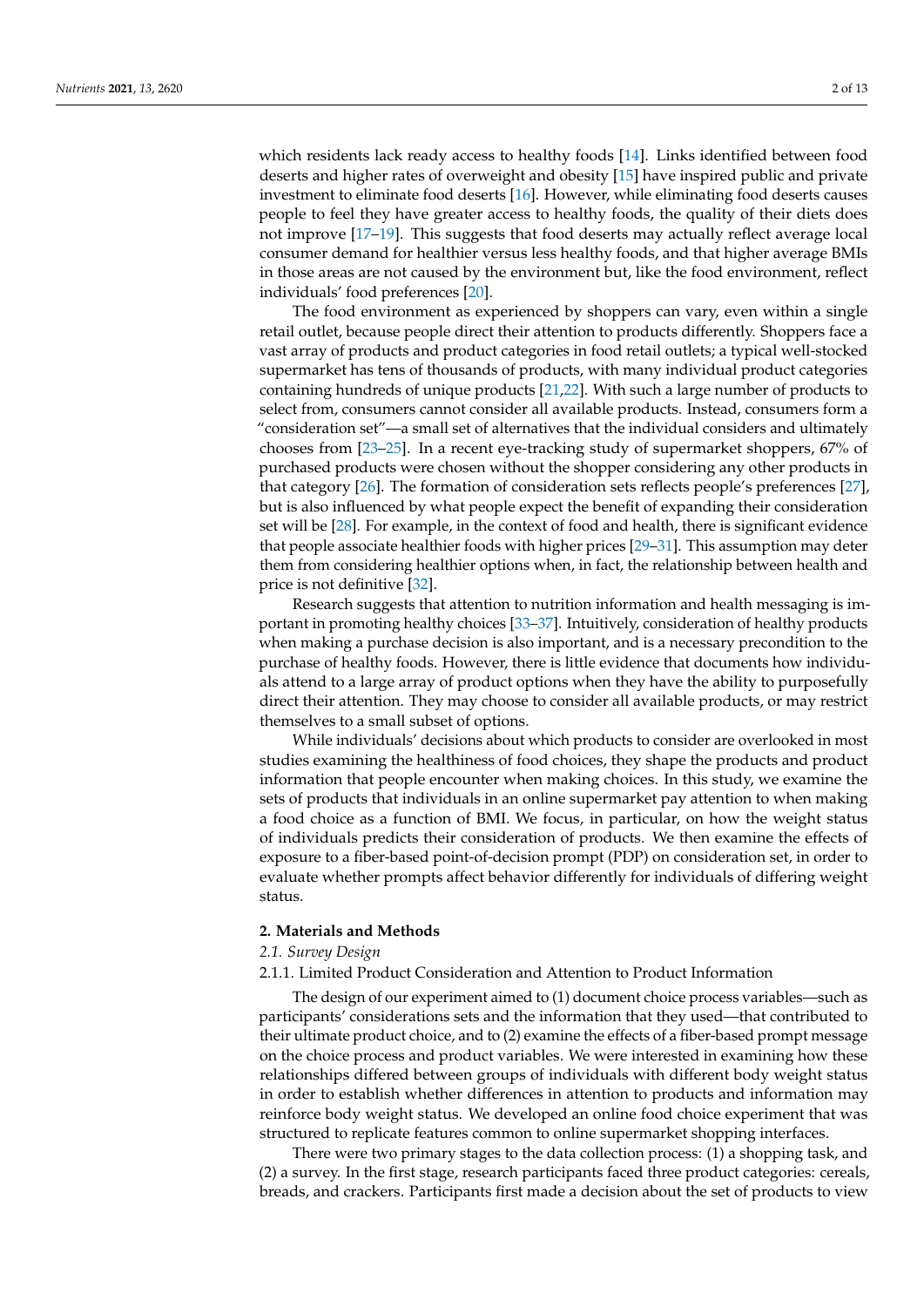in each category. Participants could examine all product options ( $N = 33$  for each food category), or they could select to view a subset of products ( $N = 11$  per subset). This breakdown reflects design features in many physical stores and online shopping environments, which permit consumers to quickly narrow the total set of products to a preferred subset. While ultimately structured to reflect real-world retail design, the subsets additionally separated products into less healthy, moderately healthy, and healthy options based on the Guiding Stars nutritional rating system rubric [\(https://www.guidingstars.com,](https://www.guidingstars.com) (accessed on 12 March 2020).

In the Guiding Stars system, products are graded based on nutrient content on a 0–11-point scale. Products receive points if they meet or exceed criteria for vitamins, minerals, fiber, whole grains, and omega-3 fatty acids, while they lose points if they exceed benchmark levels of saturated fat, trans fat, added sodium, added sugar, and artificial colors (per standardized 100-calorie portion). Points are converted into stars—which constitute the consumer-facing information—in the following way: products with 0 points from the rubric receive zero stars; 1–2 points receive one star; 3–4 points receive two stars; and 5–11 points receive three stars. We created balanced product subsets, in which products received zero (11 products), one (11 products), and two or three stars (11 products) in each product category. We combined two- and three-star-rated products into one category because it was difficult to find enough products receiving three stars to create a separate category.

The subsets were described to participants according to examples of the products they contained, in order to avoid priming participants to explicitly think about the products in terms of health (again, following the design of real-world retail sites). In our experiment, the cereal sets were labeled as "Cereals such as Frosted Flakes, Froot Loops, Reese's Puffs", "Cereals such as Corn Flakes, Crispix, Special K", "Cereals such as Cheerios, Wheat Chex, Grape Nuts", and "All options". Bread and cracker subsets were presented in the same manner.

The participants' choices of product set determined the products viewed by the participants. After viewing the available products in a category, the participant then selected a product to "purchase". The participant could also indicate that they would not purchase any of the available items (3% of participants indicated that they would not purchase a product in at least one of the three product categories). This option—indicating that they would not purchase any of the items—was always listed as the last option, while the presentation of the other available products was randomized. The product options were presented in a three-column format, with a photograph and the name of each product presented prominently. Underneath each product, the nutrient contents per serving for calories, fiber, fat, sodium, and sugar, as well as the price, were listed. After making choices in all three product categories, participants answered survey questions about their choices, typical shopping practices, and demographics.

The products included in the experiment were real brands that are widely available at regional and national supermarket chains in the US. These products were selected to represent a range of taste and nutrient profiles. Store brands were excluded to avoid differences in regional familiarity with products. The specific products included in the three categories are presented in Tables [A1–](#page-9-0)[A3](#page-10-0) in Appendix [A.](#page-8-0) Each product also had a price associated with it, which was based on retail prices at the time at which the survey was conducted. We included a message in the introductory materials for the shopping task experiment encouraging participants to imagine they were making real choices with real money, which has been found to reduce hypothetical biases in economic choices [\[38\]](#page-12-15).

For this paper, the important questions included in the post-experiment survey included questions about self-reported height and weight, and demographic variables, such as gender, age, income, and education. We used participants' self-reported height and weight data to calculate each individual's BMI, and then created a category variable based on BMI. Individuals with a BMI < 25 were categorized as normal weight; individuals were categorized as overweight if  $25 \leq BMI < 30$ ; individuals with a BMI > 30 were categorized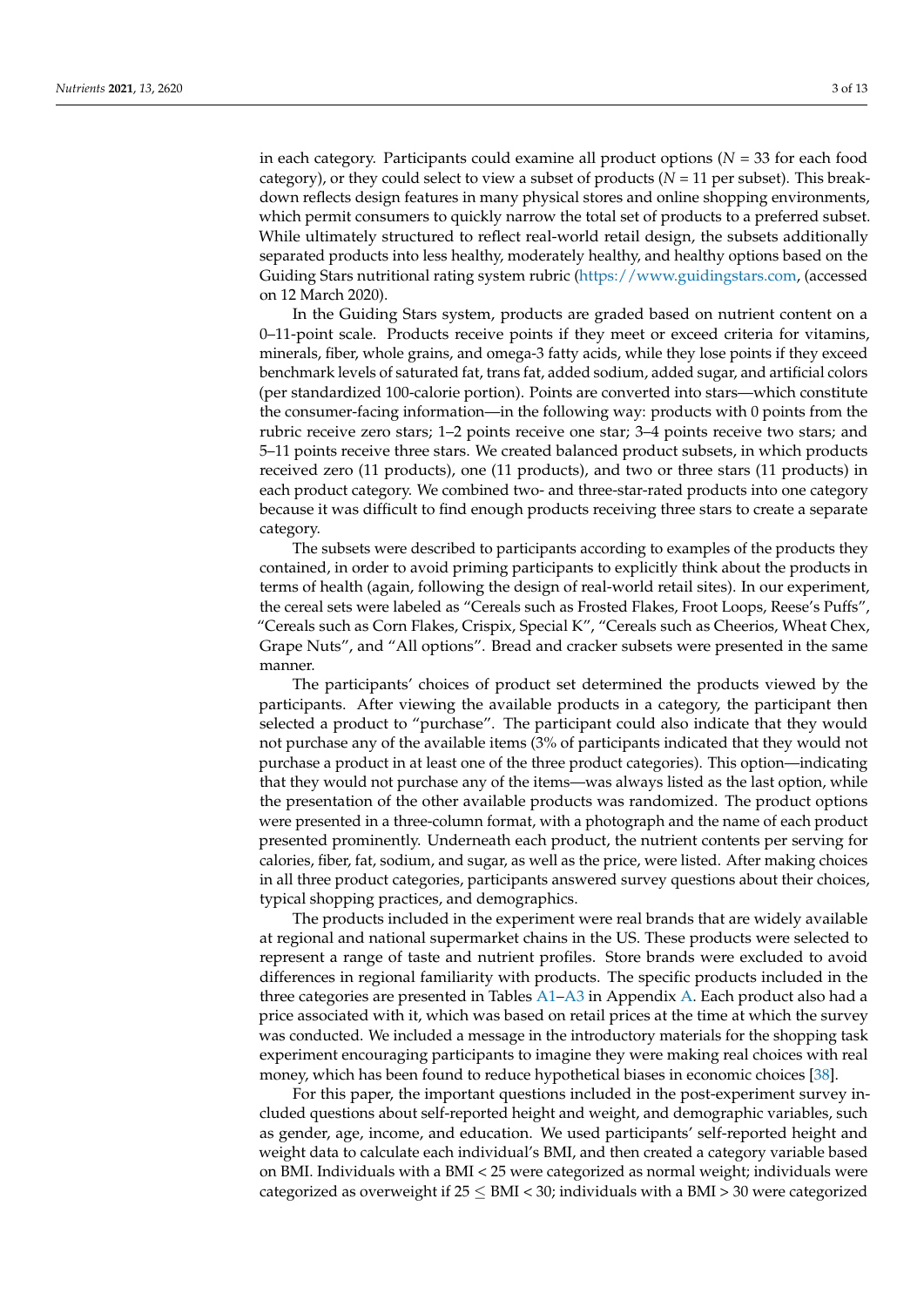as obese. The dependent variable in the analyses was created by indicating whether the participant chose a consideration set that included the healthiest items (those that received a rating of 2 or 3 Guiding Stars). The healthy subset and the set that included all available options for each product type both qualified based on this definition. The "healthy consideration set" was coded as 1 for respondents that chose to view the healthy subset or the "all options" product set for a particular product type, and a 0 otherwise. We averaged the number of healthy consideration sets each participant chose to view across the three product categories to create the dependent variable used in the analyses.

The experiment and survey vehicle was programmed in Qualtrics XM (2021, SAP, Provo, UT, USA). The survey was distributed to adults 19 years of age or older in the United States through Amazon Mechanical Turk from 15 April to 20 April 2020. No additional inclusion or exclusion criteria were used. The University of Nebraska-Lincoln IRB approved the research (IRB protocol #20201020721EX). All participants provided informed consent before participating in the research.

### 2.1.2. Effects of Exposure to a Fiber Information Prompt on Individuals of Differing Weight Status

To examine how individuals of differing weight status reacted to a fiber information prompt, we randomized participants into control and one of two prompt conditions. The prompt messages varied only in their inclusion/exclusion of second-person pronouns, and did not result in differences in choice behavior [\[36\]](#page-12-16), so we aggregated them into one condition. The prompt presented information about the health benefits of fiber, comprising weight management, reduction of disease risk, lowering of cholesterol, regulation of the digestive system, blood sugar control, and effects on the gut microbiome. Participants in the PDP condition viewed the PDP just before beginning the shopping task, while control group participants immediately began the shopping task.

#### *2.2. Survey Analysis*

We analyzed data using the open-source statistical analysis software,  $R$  [\[39\]](#page-12-17). We report summary statistics and use multivariate linear regression to analyze the data (and report ordinal regression results in Appendix [B,](#page-11-14) Table [A4\)](#page-11-15). The dependent variable in the analysis was the proportion of times a participant chose a consideration set that included the healthiest options (either the healthiest subset itself, or the set that contained all available products). This variable ranged from 0 to 1, calculated by taking the total number of times the individual chose a healthy consideration set divided by the three product categories for which individuals made consideration set decisions. We report the results of a multivariate linear probability model because this model provides estimated coefficients that are directly interpretable as probabilities [\[40\]](#page-12-18). In the linear probability model, interaction terms capture differential responses to the prompt by individuals of differing weight status. We report the results of multivariate ordinal logistic regression models in Appendix [B,](#page-11-14) which mirror the linear results in significance and direction.

We report results from six regression models. We first examined the relationship between BMI category and consideration set in order to evaluate whether there were significant relationships between participants' BMI status and the sets of products they choose to pay attention to. Next, we added an indicator variable capturing whether a participant was exposed to the prompt (Prompt) to examine the impact of the prompt on the probability of examining a consideration set with the healthiest products. Finally, we examined the interaction of BMI category variables with the prompt, to study whether the people in different BMI categories responded differently to the prompt. We report each of these models with and without common demographic variables (gender, age, income, and education) to check the robustness of results to the inclusion of these variables. The inclusion of demographic variables did not affect the estimates of the target independent variables but did require more participants to be dropped from the dataset because of "prefer not to answer" responses, so the number of observations varied slightly between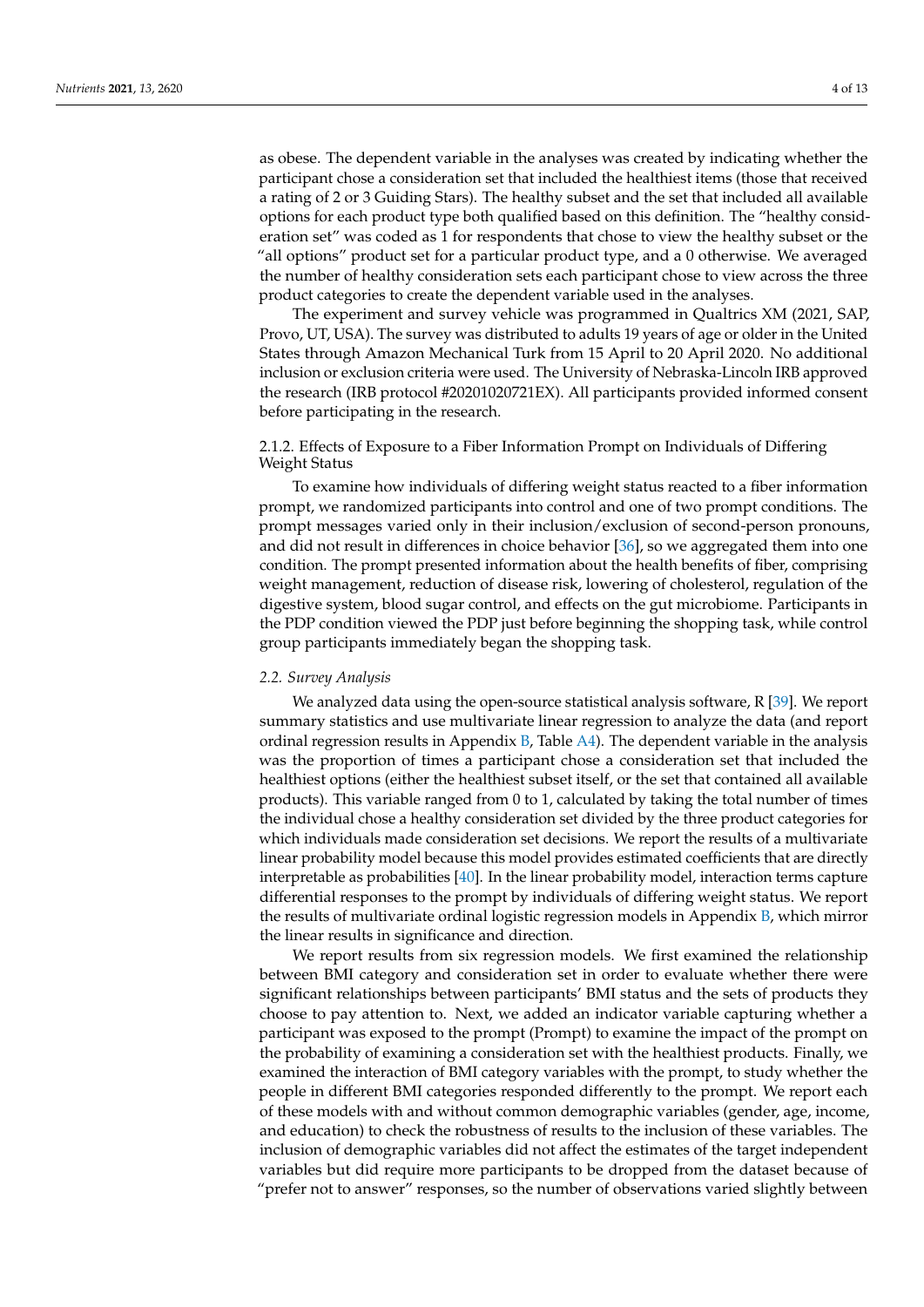regressions that did and did not include demographic variables. We considered *p* < 0.05 to be statistically significant.

#### **3. Results**

Summary statistics for demographic and weight status variables are presented in Table [1.](#page-5-0) There were no significant differences between demographic and weight variables in the control and prompt conditions (using a chi-squared test to test for differences in the distribution of females across conditions, and *t*-tests to examine differences in age, household income, education, and BMI). Approximately 36% of participants were female. The average age of participants was 37 years, and their mean household income was approximately USD 60,000. Participants had received around 16 years of education (approximately equivalent to a bachelor's degree). The average BMI of participants was 25.5, which is in the "overweight" category.

<span id="page-5-0"></span>Table 1. Demographic characteristics of the sample population<sup>a</sup>.

|                                 | Control    | Prompt      |
|---------------------------------|------------|-------------|
| Female $(\% )$                  | 36%        | 35%         |
| Age (Years)                     | 37.2(10.5) | 36.6(10.4)  |
| Household Income (USD 10,000 s) | 61.9(28.9) | 59.6 (28.5) |
| Education (Years)               | 15.9(2.1)  | 15.8(2.0)   |
| BMI                             | 25.5(5.9)  | 25.5(6.9)   |
| N                               | 253        | 500         |

<sup>a</sup> Mean (standard error).

As we were interested in the relationship between individuals' weight status and the sets of food items they chose to consider, we examined the distribution of respondents across BMI categories (i.e., normal weight, overweight, and obese) for the control and prompt conditions (Table [2\)](#page-5-1). The distribution of participants among BMI categories was not significantly different between the control and prompt conditions (Chi-squared = 0.387;  $df = 2$ ;  $p = 0.82$ ). In both conditions, slightly over 40% of participants were in the normal weight category, slightly over 20% were overweight, and around 35% were obese.

<span id="page-5-1"></span>**Table 2.** Percentage of participants in each BMI category by condition.

| Category | Normal Weight | Overweight | Obese |
|----------|---------------|------------|-------|
| Control  | 42.8%         | 20.4%      | 36.8% |
| Prompt   | 43.0%         | 22.1%      | 34.9% |

Notes: We omit individuals who did not submit height and/or weight data, preventing us from calculating BMI  $(n = 4:$  three in Control; one in Prompt).

The results of the six regressions examining the relationship between BMI category and consideration set are presented in Table [3.](#page-6-0) In Regression 1, we found that individuals with BMIs in the obese category were  $10\%$  less likely ( $p < 0.001$ ) to select a consideration set that contained the healthier product options than normal-weight individuals (the omitted weight category in the regression). This result did not change when we included demographic control variables (Regression 2). Individuals who fell into the overweight category did not behave significantly differently from normal-weight individuals.

In Regressions 3 and 4, we included a variable that captured the effects of participants being exposed to the prompt message (along with controlling for demographic variables in Regression 4). Again, we found that obese individuals were 10% less likely to choose a consideration set that contained the healthiest items ( $p < 0.001$ ) in both regressions. We also found a statistically significant, positive effect of the prompt on the probability of selecting a healthy consideration set. In both regressions, we found that exposure to the prompt increased the probability that an individual would select a consideration set that contained the healthier items by  $9\%$  ( $p < 0.001$ ).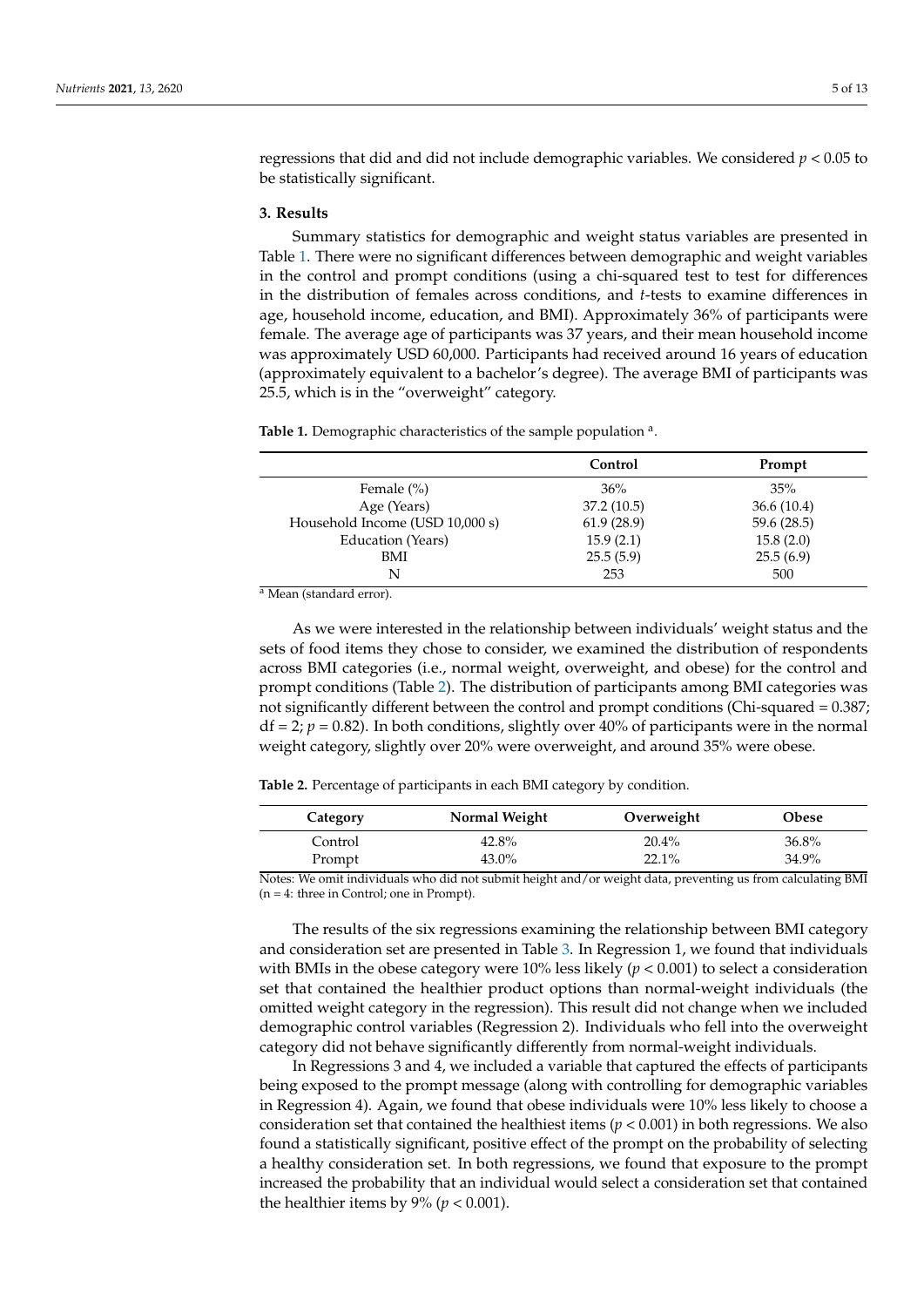|                            | (1)                   | (2)                   | (3)                   | (4)                   | (5)                 | (6)                  |
|----------------------------|-----------------------|-----------------------|-----------------------|-----------------------|---------------------|----------------------|
| Intercept                  | $0.53***$<br>(0.02)   | $0.69***$<br>(0.03)   | $0.47***$<br>(0.03)   | $0.62***$<br>(0.11)   | $0.47***$<br>(0.03) | $0.62$ ***<br>(0.11) |
| Overweight                 | 0.02<br>(0.03)        | 0.01<br>(0.03)        | 0.02<br>(0.03)        | 0.01<br>(0.03)        | 0.04<br>(0.06)      | 0.02<br>(0.06)       |
| Obese                      | $-0.10$ ***<br>(0.03) | $-0.10$ ***<br>(0.03) | $-0.10$ ***<br>(0.03) | $-0.10$ ***<br>(0.03) | $-0.10*$<br>(0.05)  | $-0.11*$<br>(0.05)   |
| Prompt                     |                       |                       | $0.09***$<br>(0.03)   | $0.09***$<br>(0.03)   | $0.09*$<br>(0.04)   | $0.09*$<br>(0.04)    |
| Overweight $\times$ Prompt |                       |                       |                       |                       | $-0.03$<br>(0.07)   | $-0.02$<br>(0.07)    |
| Obese $\times$ Prompt      |                       |                       |                       |                       | 0.01<br>(0.06)      | 0.02<br>(0.06)       |
| Demographic Controls       | No                    | Yes                   | No                    | Yes                   | No                  | Yes                  |
| N                          | 749                   | 739                   | 749                   | 739                   | 749                 | 739                  |
| Adj. $R^2$                 | 0.021                 | 0.036                 | 0.034                 | 0.050                 | 0.032               | 0.048                |

<span id="page-6-0"></span>**Table 3.** Linear probability model of choosing a consideration set that contains healthier options.

Notes: Estimate (standard error); \* *p* < 0.05, \*\*\* *p* < 0.001. The models are linear probability models regressing the choice of a consideration set containing the healthier options (1 if yes, 0 if no) on the independent variables listed. Demographic control variables are female (1 if yes), age (numeric, in years), income (numeric in USD 1000s), and education (numeric, in years).

In Regressions 5 and 6, we introduced interaction terms between exposure to the prompt and weight status, in order to examine whether individuals of varying weight status responded differently to the prompt message. We continued to find that obese individuals were around 10% less likely to select a healthy consideration set (*p* < 0.05), corroborating the results of Regressions 1–4. We found an effect of the prompt that was consistent with the findings in Regressions 3 and 4: exposure to the prompt increased the probability that participants selected healthier consideration sets by 9% (*p* < 0.05). Furthermore, we did not find statistically significant interactions between weight status and exposure to the prompt. The point estimates of the interaction terms between overweight weight status and the prompt and obese weight status and the prompt were both small—between 1 and 3% in absolute value—and not statistically significant.

#### **4. Discussion**

Recent work attempting to untangle the relationship between the food environment and higher average BMIs has demonstrated that eliminating a food desert does not consistently lead to healthier food purchases [\[17,](#page-12-0)[18,](#page-12-19)[41](#page-12-20)[,42\]](#page-12-21). While moving from a high-obesity area to a low-obesity area does improve the nutritional quality of a household's food purchases over time, the effect is relatively small [\[43\]](#page-12-22), suggesting that demand-side factors play an important role in explaining the lack of healthy food options [\[20\]](#page-12-2). In a more controlled setting, laboratory research has documented attentional biases of individuals with high BMI to more indulgent foods and has shown that overweight/obese individuals are willing to pay more for these foods [\[44](#page-12-23)[–48\]](#page-13-0). However, to the best of our knowledge, this is the first work that documents systematic differences in choices of which elements of the product environment people want to consider, differentiated by BMI category.

Our research may also have implications for creating study designs that ensure external validity of research findings. Many studies examining nutritional labeling start out in laboratory settings, with simple product choice environments. Frequently, participants will make choices between—or value—two products at a time. However, attention to product attributes may decrease as the number of alternatives to be considered increases [\[49\]](#page-13-1), meaning that choices made in a simple choice set may yield attention to product attributes that would not be evaluated in a complex choice setting. Disparities found between field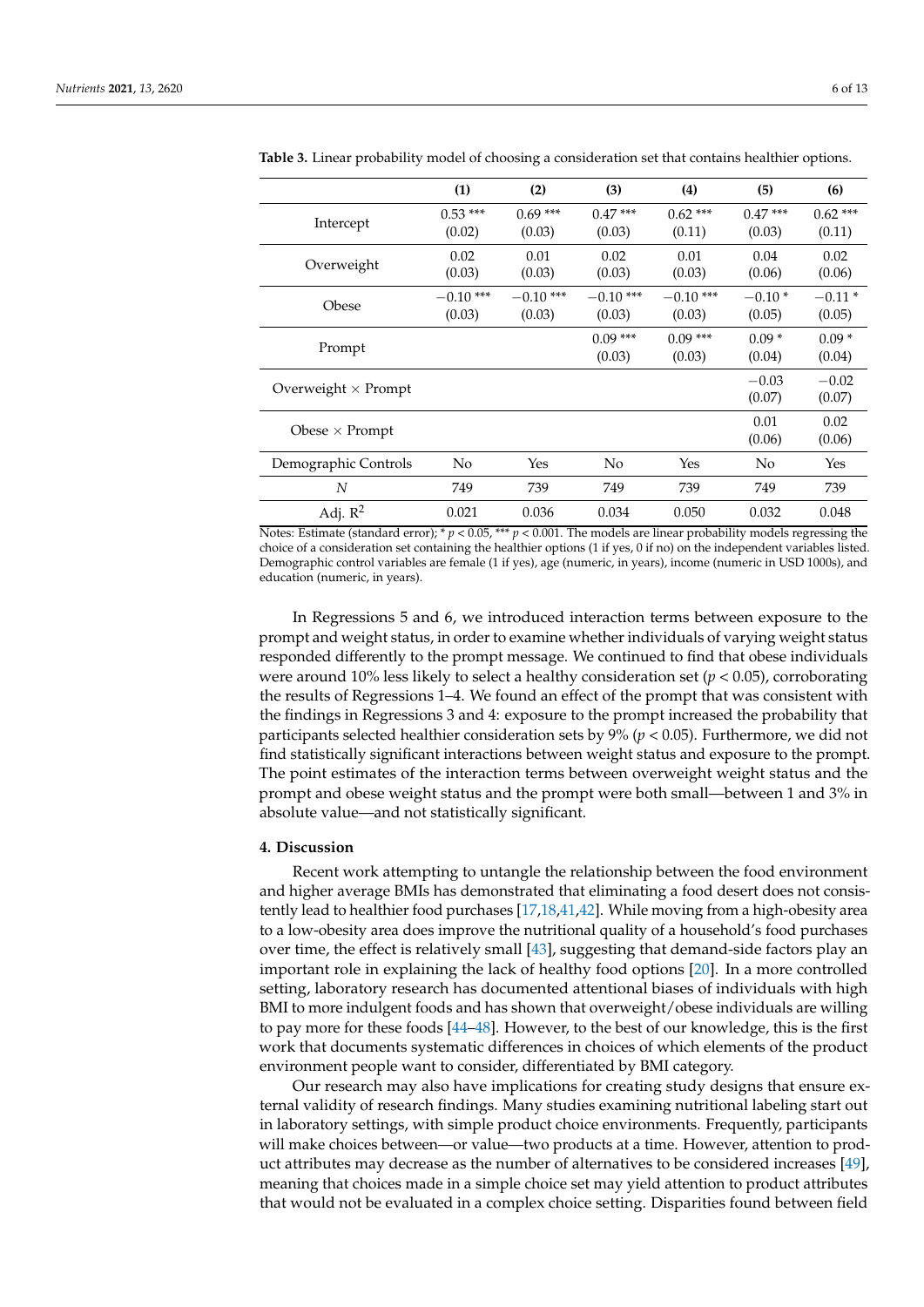and laboratory experiments in the impact of front-of-package labels may be a result of varying the number of items that individuals consider [\[50–](#page-13-2)[52\]](#page-13-3). Our results have implications for this observation in two ways: First, initial research on interventions meant to promote healthier diets may need to occur in richer choice environments, such as the environment we examine in this research, and in two other recent articles [\[36](#page-12-16)[,53\]](#page-13-4). These experiments allow participants to interact with the array of products in a more realistic manner, which may mean choosing not to view some products that are available, including labels/information that may be available on those products. Second, we find that prompts may help redirect the attention of individuals who are more likely to choose to view less healthy products to a healthier set of products—a finding that could not be examined in a simple experimental choice setting.

The results related to the prompt show promise in terms of promoting the consideration of healthier alternatives. Health prompts have been shown to encourage healthier choices in laboratory and field settings [\[35](#page-12-24)[,36,](#page-12-16)[54](#page-13-5)[,55\]](#page-13-6), and may work in part by recruiting parts of the brain that are important in self-control and accelerating the consideration of health attributes in food choices [\[54](#page-13-5)[,55\]](#page-13-6). While we studied a prompt delivered in an online environment, other prompts have been shown to be effective in physical supermarket settings [\[34](#page-12-25)[,35\]](#page-12-24). Technological advances—either adopted personally by individuals, or by retailers—may also provide a means to deliver prompts in physical or online retail settings. Some of these capabilities are being developed in the context of mobile health (mHealth) applications [\[56\]](#page-13-7).

Interestingly, participants across BMI categories responded similarly to the prompt in our study—a finding that differs from the conclusions of a study on health primes by Papies et al. [\[34\]](#page-12-25). There are a few differences in the studies that may explain the variation in results. In their study, the authors examined a subtle health prime on a recipe card provided to shoppers (i.e., the recipe was surrounded by words such as "healthy" and "good for your figure", p. 599. [\[34\]](#page-12-25). The findings that overweight and obese individuals reduced unhealthy snack purchases (more than normal-weight individuals) applied only to those individuals who initially paid attention to the prime, whereas our study purposefully drew attention to the prompt message. Differences in the subtlety of the message may have led to different responses. For instance, the individuals in their study who paid attention to the health prime may have been more health-motivated, which other studies have shown to predict both attention to nutrition information and the healthiness of food choices and exercise behaviors [\[57](#page-13-8)[–60\]](#page-13-9).

This study does have some potential limitations. While hypothetical choices do not provide the same strength of evidence that real choices do, food choice is so frequent and deeply ingrained that it may be less subject to hypothetical biases than other product types [\[61\]](#page-13-10). In fact, recent research shows that food choices made in identical hypothetical and non-hypothetical settings exhibit similar patterns of choice, including the influence of hunger on choices [\[62\]](#page-13-11). The BMI characteristics of our sample indicate that we have fewer overweight/obese participants than the average in the US population. This may reflect two things: First, our sample is younger on average than the US adult population, which reduces the prevalence of high BMI [\[63\]](#page-13-12). Second, the use of self-reported measures of height and weight has been found in previous studies to lead to underestimates of BMI [\[64\]](#page-13-13). In addition, there is evidence that incorporating individuals' perceived weight status—whether they believe that they are normal weight, overweight, or obese—in addition to BMI-based weight categorizations can shed additional light on food choice behavior [\[65](#page-13-14)[–69\]](#page-13-15). Finally, samples drawn from Amazon's Mechanical Turk (MTurk) are less representative of the US population than consumer panels maintained by survey companies (though more representative than in-person convenience samples) [\[70\]](#page-13-16). MTurk samples tend to be younger on average and have a different composition of race/ethnicity than consumer panels [\[71\]](#page-13-17). However, both consumer panels and MTurk samples over-represent urban populations [\[71\]](#page-13-17).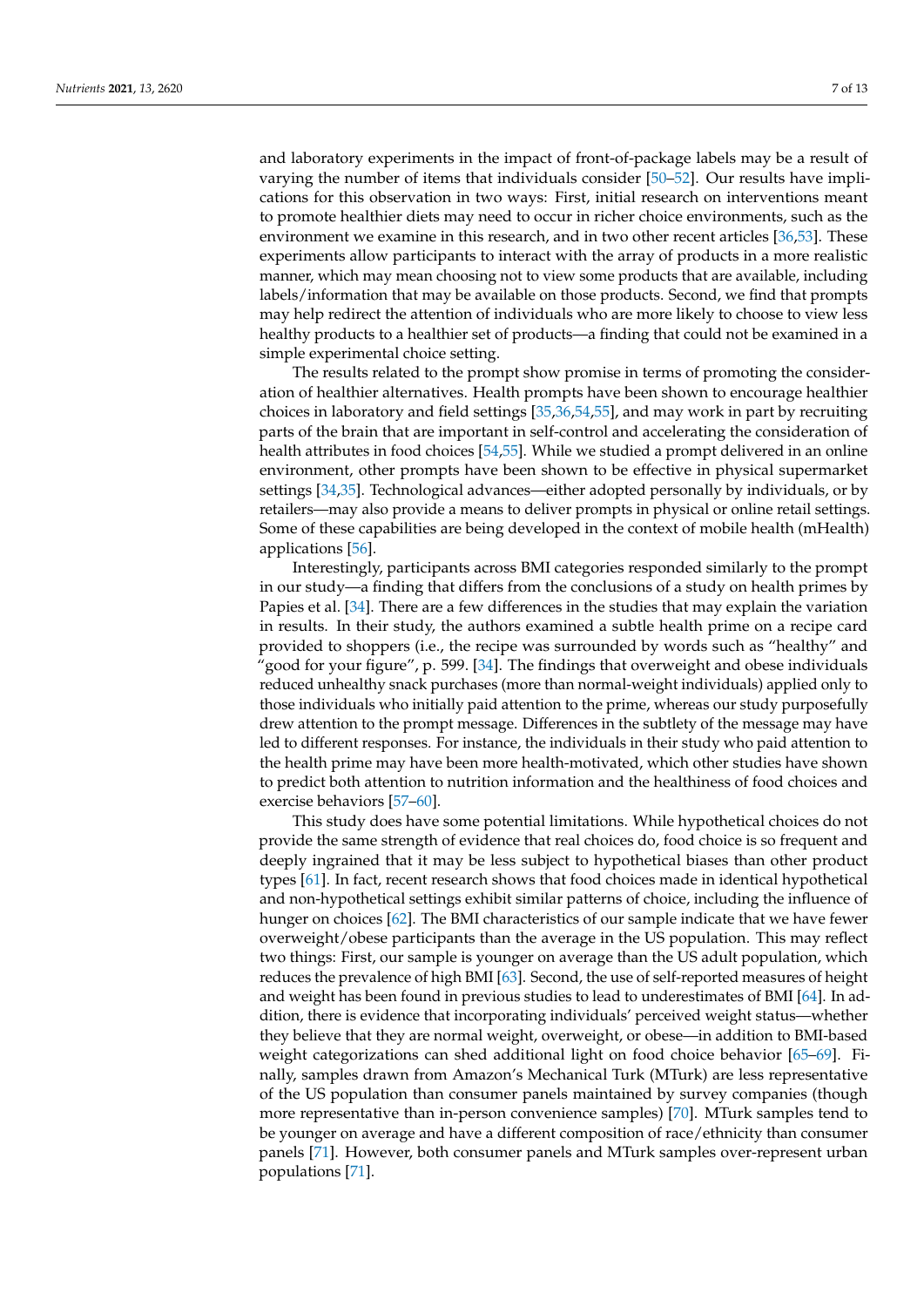The data for this study were collected during the early stages of the COVID-19 pandemic, which may have influenced multiple elements of the study: First, the sample in the study featured a higher percentage of males than females (only 36% of respondents were female). This may reflect the childcare burden faced by many women during the pandemic [\[72\]](#page-13-18). The pandemic also led many people to try shopping online for groceries for the first time. In our sample, 31% of participants reported shopping online for groceries for the first time during the previous month (only 25% had never shopped for groceries online). Finally, there is also evidence that the pandemic changed people's eating behavior, with average nutritional quality decreasing with the onset of the pandemic [\[73\]](#page-13-19).

Our findings suggest that even though BMI status predicts attention to product subsets that differ in nutritional quality, prompts hold promise in improving the quality of the sets that people consider, regardless of weight status. A study design that is specifically powered to examine relationships between BMI, attention to products and information and, ultimately, product choice, would shed important light on links between body weight status and directed attention towards health-ranked consideration sets, as well as the potential for prompt messages to shift attention and behavior towards healthier alternatives.

**Author Contributions:** Conceptualization, C.R.G.; methodology, K.A., C.R.G. and D.J.R.; formal analysis, C.R.G.; investigation, C.R.G.; resources, C.R.G. and D.J.R.; data curation, K.A. and C.R.G.; writing—original draft preparation, C.R.G.; writing—review and editing, K.A., C.R.G. and D.J.R.; project administration, K.A., C.R.G. and D.J.R.; funding acquisition, C.R.G. and D.J.R. All authors have read and agreed to the published version of the manuscript.

**Funding:** This project is based on research that was supported by the University of Nebraska-Lincoln Agricultural Research Division Wheat Innovation Fund, and was partially supported by the Nebraska Agricultural Experiment Station, with funding from the Hatch Act (Accession Number 1011290) through the USDA National Institute of Food and Agriculture. The funder had no role in the research or the decision to publish.

**Institutional Review Board Statement:** The study was conducted in accordance with the guidelines of the Declaration of Helsinki. The University of Nebraska-Lincoln IRB approved the research (IRB protocol #20201020721EX).

**Informed Consent Statement:** Informed consent was obtained from all subjects involved in the study.

**Data Availability Statement:** Data are available from the authors upon request.

**Conflicts of Interest:** The authors declare no conflict of interest. The funders had no role in the design of the study, in the collection, analyses, or interpretation of data, in the writing of the manuscript, or in the decision to publish the results.

# <span id="page-8-0"></span>**Appendix A**

| <b>Bread Products</b>                     | Cal. | Fat | Sodium |     | Fiber Sugar | Price | Subset | <b>Guiding Stars</b> |
|-------------------------------------------|------|-----|--------|-----|-------------|-------|--------|----------------------|
| Dave's Killer Bread Good Seed             | 120  | 3   | 160    | 3   | 5           | 5.99  | High   |                      |
| Dave's Killer Bread Powerseed             | 100  | 2.5 | 135    | 4   |             | 5.99  | High   | 3                    |
| Dave's Killer Bread Thin Sliced Good Seed | 70   | 1.5 | 115    | 3   |             | 5.99  | High   |                      |
| Fiber Up 100% Whole Wheat                 | 110  | 1.5 | 220    | 8   | 5           | 4.49  | High   |                      |
| Fiber Up Multigrain                       | 110  | 1.5 | 190    | 8   | 4           | 4.49  | High   |                      |
| Oroweat Sandwich Thins 100% Whole Wheat   | 70   | 2   | 150    | 2   | 1.5         | 3.99  | High   |                      |
| Pepperidge Farm 100% Whole Wheat          | 120  |     | 120    | 3   | 4           | 4.29  | High   |                      |
| Pepperidge Farm Whole Grain 15 Grain      | 130  | 2.5 | 130    | 3   | 3           | 4.29  | High   |                      |
| Thomas' Light Multi-Grain English Muffin  | 50   |     | 85     | 4   | 0.5         | 3.49  | High   |                      |
| Thomas' 100% Whole Wheat English Muffin   | 60   |     | 115    | 1.5 | 0.5         | 3.49  | High   |                      |
| Udi's Omega Flax & Fiber                  | 75   | 3   | 150    | 3   | 0.5         | 4.79  | High   |                      |
| Pepperidge Farm Butter Bread              | 120  |     | 210    | и   | 3           | 3.99  | Low    |                      |
| Pepperidge Farm Hearty White              | 130  |     | 230    |     | 3           | 3.99  | Low    | 0                    |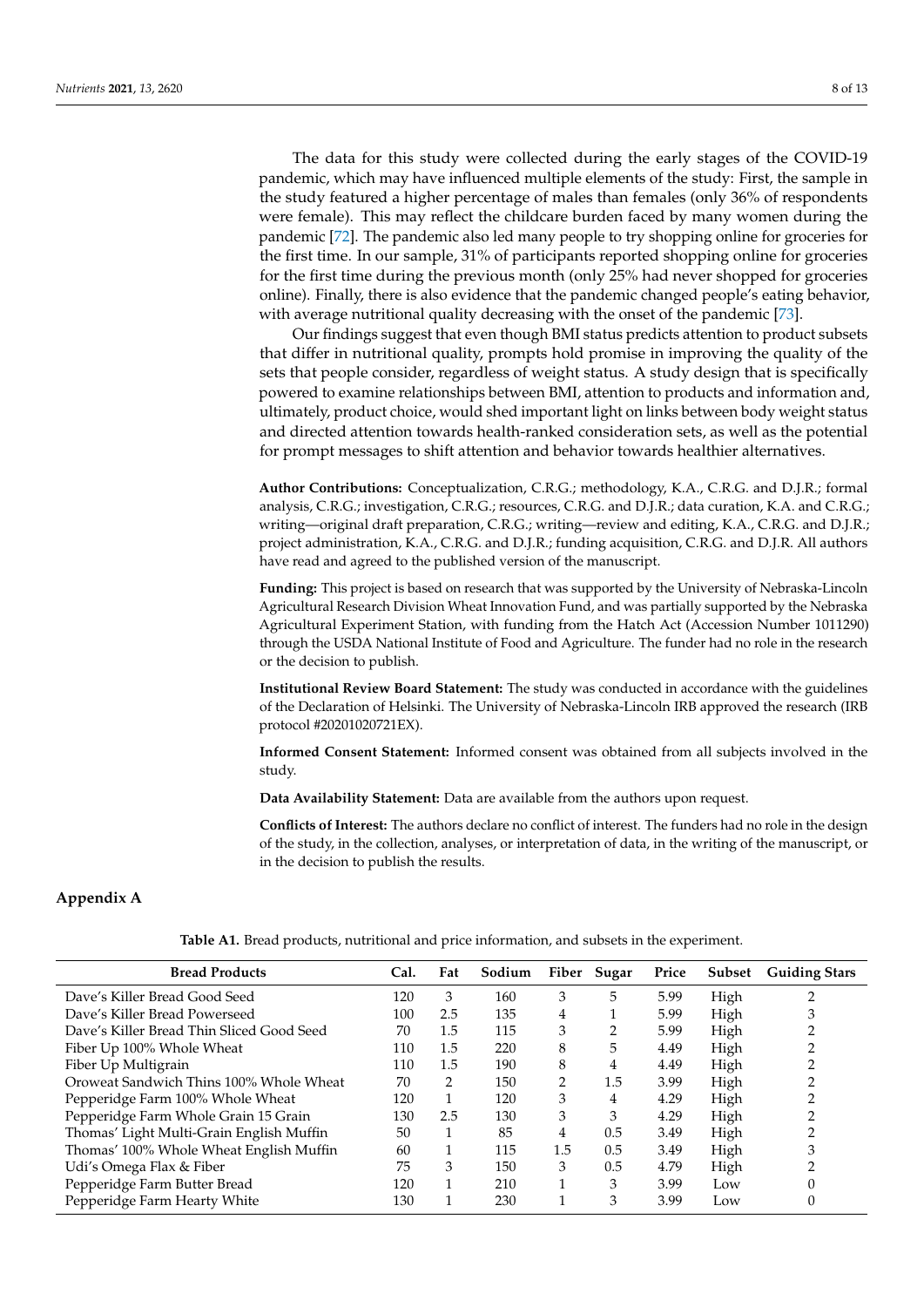<span id="page-9-0"></span>

| <b>Bread Products</b>                            | Cal. | Fat            | Sodium |              | Fiber Sugar    | Price | Subset | <b>Guiding Stars</b> |
|--------------------------------------------------|------|----------------|--------|--------------|----------------|-------|--------|----------------------|
| Sara Lee Artesano Brioche                        | 110  | 1.5            | 190    | 0.5          | 3              | 3.69  | Low    | $\Omega$             |
| Sara Lee Artesano Golden Wheat                   | 100  | 1.5            | 180    | 1            | 3              | 3.69  | Low    |                      |
| Thomas' Bagels Blueberry                         | 140  | $\mathbf{1}$   | 195    | $\mathbf{1}$ | 4.5            | 4.69  | Low    | 0                    |
| Thomas' Bagels Cinnamon Swirl                    | 140  | $\mathbf{1}$   | 195    | 1.5          | 5.5            | 4.69  | Low    | C                    |
| Thomas' Bagels Plain                             | 135  | 1              | 225    | 1            | 3              | 4.69  | Low    | 0                    |
| Thomas' English Muffin Cinnamon Raisin           | 150  | 0.5            | 180    | 2            | 4              | 4.49  | Low    |                      |
| Thomas' English Muffin Original                  | 75   | 0.5            | 120    | 0.5          | 2              | 4.49  | Low    | 0                    |
| Udi's Gluten-Free Plain Bagel                    | 160  | 5              | 295    | 1.5          | $\Omega$       | 4.98  | Low    | $\Omega$             |
| Udi's Gluten-Free White                          | 70   | 2              | 135    | 0.5          | 1.5            | 4.98  | Low    |                      |
| Dave's Killer Bread White                        | 110  | 2              | 180    | 2            | 2              | 5.99  | Medium |                      |
| Oroweat Whole Grains 12 Grain                    | 100  | $\overline{2}$ | 160    | 3            | $\overline{2}$ | 3.99  | Medium |                      |
| Oroweat Whole Grains Oatnut                      | 110  | 2              | 135    | 2            | 3              | 3.99  | Medium |                      |
| Sara Lee 100% Whole Wheat                        | 60   |                | 120    | 2            |                | 3.99  | Medium |                      |
| Sara Lee Butter Bread                            | 70   | 0.5            | 110    | $\theta$     |                | 3.99  | Medium |                      |
| Sara Lee Delightful 45 Calories 100% Whole Wheat | 45   | 0.5            | 100    | 1.5          |                | 3.99  | Medium |                      |
| Sara Lee Delightful 45 Calories Multi-Grain      | 45   | 0.5            | 85     | 1.5          |                | 3.99  | Medium |                      |
| Sara Lee Honey Wheat                             | 70   | $\mathbf{1}$   | 120    | 0.5          |                | 3.99  | Medium |                      |
| Thomas' Bagel 100% Whole Wheat                   | 125  | 0.5            | 125    | 3.5          | 3.5            | 4.69  | Medium |                      |
| Thomas' Bagel Thins Plain                        | 55   | 0.5            | 105    | 2            | 1              | 3.99  | Medium |                      |
| Udi's Gluten-Free Millet-Chia                    | 75   | 2              | 150    | 2.5          | 0.5            | 4.79  | Medium |                      |

Note: Nutritional information was provided on a standardized per-serving basis. Note that while the table presents the subset in which each product was included for participants who chose to see a subset, participants could also choose to view all available products in a particular category. We have also categorized product subsets by relative nutritional quality in this table rather than presenting the text used in the experiment, given the length of the descriptors. The text used in the experiment was (1) "Breads such as Dave's Killer Powerseed, Fiber Up 100% Whole Wheat, Pepperidge Farm 15 Grain" (=High in this table); (2) "Breads such as Sara Lee 100% Whole Wheat, Thomas' Bagel Thins Plain, Oroweat Oatnut" (=Medium in this table); and (3) "Breads such as Sara Lee Artesano Golden Wheat, Pepperidge Farm Hearty White, Thomas' Plain Bagels" (=Low in this table).

| <b>Table A2.</b> Cereal products, nutritional and price information, and subsets in the experiment. |  |  |
|-----------------------------------------------------------------------------------------------------|--|--|
|-----------------------------------------------------------------------------------------------------|--|--|

| <b>Cereals</b>                           | Cal. | Fat              | Sodium   | Fiber          | Sugar            | Price | Subset | <b>Guiding Stars</b>    |
|------------------------------------------|------|------------------|----------|----------------|------------------|-------|--------|-------------------------|
| All-Bran Buds                            | 120  | 2                | 95       | 12             | 9                | 4.49  | High   | 2                       |
| Cheerios                                 | 140  | 2.5              | 190      | 4              | $\overline{2}$   | 3.49  | High   | $\overline{c}$          |
| Fiber One Original                       | 90   | 1.5              | 140      | 14             | 0                | 4.29  | High   | 3                       |
| Frosted Mini-Wheats Original             | 140  | 1                | 10       | 4              | 6                | 2.88  | High   | 2                       |
| Grape-Nuts                               | 138  | 1                | 193      | 5              | 3                | 3.12  | High   | 3                       |
| <b>Great Grains Raisins Dates Pecans</b> | 200  | 1                | 150      | 5              | 13               | 3.18  | High   | $\overline{c}$          |
| Kashi Berry Fruitful                     | 125  | 1                | $\theta$ | 4              | 6                | 3.97  | High   | $\overline{c}$          |
| Multi-Grain Cheerios                     | 150  | 2                | 150      | 4              | 8                | 3.49  | High   | $\overline{c}$          |
| Shredded Wheat                           | 140  | 1                | $\theta$ | 5              | $\boldsymbol{0}$ | 2.88  | High   | 3                       |
| <b>Wheat Chex</b>                        | 142  | 1                | 231      | 5              | 4                | 3.79  | High   | $\overline{\mathbf{c}}$ |
| Wheaties                                 | 144  | 0.5              | 267      | 4              | 6                | 4.29  | High   | $\overline{c}$          |
| Apple Jacks                              | 150  | 1.5              | 210      | 2              | 13               | 3.68  | Low    | $\theta$                |
| Cap'n Crunch's Crunch Berries            | 150  | 2                | 270      | 0.5            | 16               | 2.79  | Low    | $\theta$                |
| Cookie Crisp                             | 155  | 3                | 170      | $\overline{2}$ | 13               | 3.49  | Low    | $\Omega$                |
| Corn Pops                                | 150  | 0.5              | 140      | $\mathbf{0}$   | 12               | 3.68  | Low    | 0                       |
| Froot Loops                              | 152  | 1.5              | 210      | 4              | 14               | 3.29  | Low    | $\Omega$                |
| <b>Frosted Flakes</b>                    | 140  | $\boldsymbol{0}$ | 200      | 0.5            | 14               | 3.29  | Low    | 0                       |
| <b>Fruity Pebbles</b>                    | 155  | 2                | 210      | $\mathbf{0}$   | 13               | 2.99  | Low    | $\Omega$                |
| Honey Comb                               | 160  | $\mathbf{1}$     | 190      | 1              | 13               | 3.19  | Low    | 0                       |
| Lucky Charms                             | 155  | $\overline{2}$   | 255      | 2              | 13               | 3.4   | Low    | 0                       |
| Reese's Puffs                            | 170  | 4.5              | 210      | 2              | 12               | 2.99  | Low    | 0                       |
| Trix                                     | 160  | 2                | 180      | 1              | 12               | 3.46  | Low    | 0                       |
| Crispix                                  | 150  | $\boldsymbol{0}$ | 260      | $\Omega$       | 5                | 3.68  | Medium |                         |
| Corn Flakes                              | 150  | 0                | 300      | 1              | 4                | 3.78  | Medium |                         |
| Golden Grahams                           | 160  | 1                | 300      | $\overline{2}$ | 12               | 3.49  | Medium | 1                       |
| Oatmeal Squares                          | 150  | $\overline{2}$   | 136      | 4              | 6                | 4.48  | Medium | 1                       |
| Special K Banana                         | 160  | 2.5              | 230      | 3              | 9                | 3.19  | Medium | 1                       |

**Table A1.** *Cont.*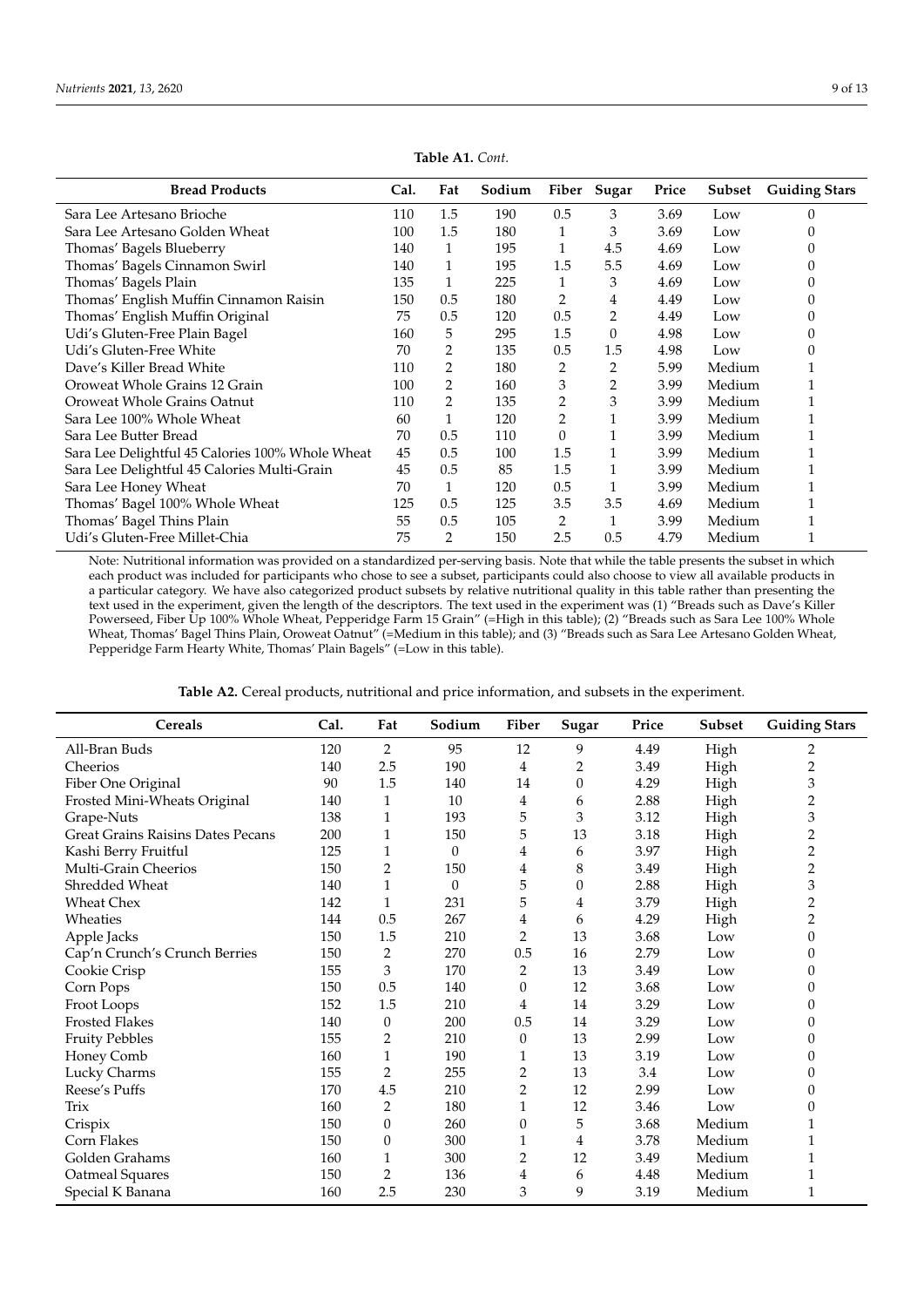| <b>Cereals</b>                                   | Cal. | Fat | Sodium | Fiber | Sugar | Price | Subset | <b>Guiding Stars</b> |
|--------------------------------------------------|------|-----|--------|-------|-------|-------|--------|----------------------|
| Special K Blueberry with Lemon<br>Clusters       | 150  |     | 260    | 3     | 12    | 3.19  | Medium |                      |
| Special K Cinnamon Brown Sugar<br>Crunch Protein | 160  |     | 230    | 4     | 12    | 3.19  | Medium |                      |
| Special K Cinnamon Pecan                         | 160  | 2.5 | 280    |       | 10    | 3.19  | Medium |                      |
| Special K Original Protein                       | 142  |     | 176    | 3     | 5     | 3.19  | Medium |                      |
| Special K Raspberry                              | 150  | 0.5 | 230    | 3     | 12    | 3.19  | Medium |                      |
| Special K Red Berries                            | 140  | 0.5 | 250    | 3     | 11    | 3.19  | Medium |                      |

**Table A2.** *Cont.*

Note: Nutritional information was provided on a standardized per-serving basis. Note that while the table presents the subset in which each product was included for participants who chose to see a subset, participants could also choose to view all available products in a particular category. We have also categorized product subsets by relative nutritional quality in this table rather than presenting the text used in the experiment, given the length of the descriptors. The text used in the experiment was (1) "Cereals such as Cheerios, Wheat Chex, Grape Nuts" (=High in this table); (2) "Cereals such as Corn Flakes, Crispix, Special K" (=Medium in this table); and (3) "Cereals such as Frosted Flakes, Froot Loops, Reese's Puffs" (=Low in this table).

| Table A3. Cracker products, nutritional and price information, and subsets in the experiment. |  |
|-----------------------------------------------------------------------------------------------|--|
|-----------------------------------------------------------------------------------------------|--|

<span id="page-10-0"></span>

| <b>Crackers</b>                                      | Cal. | Fat              | Sodium |                  |                |      | Fiber Sugar Price Subset | <b>Guiding Stars</b> |
|------------------------------------------------------|------|------------------|--------|------------------|----------------|------|--------------------------|----------------------|
| Blue Diamond Artisan Nut Thins Flax Seeds            | 130  | 3.5              | 135    | 2                | 0              | 3.99 | High                     | 2                    |
| Farmhouse Cheddar Almond Flour                       | 150  | 8                | 270    | 1                | 0.5            | 5.69 | High                     | $\overline{2}$       |
| Farmhouse Sprouted Seed Original                     | 140  | 8                | 210    | 3                | 0              | 5.69 | High                     | $\overline{c}$       |
| Pepperidge Farm Goldfish Baked with Whole Grain      | 140  | 5                | 240    | 2                | 0              | 2.49 | High                     | $\overline{c}$       |
| Triscuit Balsamic Vinegar & Basil                    | 130  | 4                | 130    | 3                | 0.5            | 3.38 | High                     | $\overline{2}$       |
| Triscuit Cracked Pepper and Olive Oil                | 130  | 4.5              | 150    | 3                | $\theta$       | 3.38 | High                     | $\overline{c}$       |
| Triscuit Original                                    | 130  | 4.5              | 170    | 4                | 0              | 3.38 | High                     | $\overline{2}$       |
| <b>Triscuit Reduced Fat Crackers</b>                 | 120  | 2.5              | 160    | 4                | 0              | 3.38 | High                     | $\overline{c}$       |
| Wasa Light Rye                                       | 67   | $\boldsymbol{0}$ | 117    | 7                | 0              | 3.49 | High                     | 3                    |
| Wasa Multi-Grain                                     | 75   | 0                | 139    | 6                | 0              | 3.49 | High                     | $\overline{2}$       |
| Wasa Whole Grain                                     | 69   | $\theta$         | 115    | 7                | 0              | 3.49 | High                     | $\overline{2}$       |
| Cheez-It Hot & Spicy                                 | 150  | 8                | 220    | 1                | 0              | 3.69 | Low                      | $\theta$             |
| Cheez-It Original                                    | 150  | 8                | 230    | 1                | 0              | 3.69 | Low                      | $\theta$             |
| Cheez-It Pepper Jack                                 | 150  | 7                | 270    | 1                | 0.5            | 3.69 | Low                      | $\theta$             |
| Cheez-It White Cheddar                               | 150  | 7                | 210    | 1                | 0              | 3.69 | Low                      | $\theta$             |
| Keebler Cheese & Peanut Butter                       | 145  | 7                | 240    | 0.5              | 3              | 3.59 | Low                      | 0                    |
| Keebler Club & Cheddar                               | 145  | 7                | 240    | 0.5              | 4              | 3.59 | Low                      | 0                    |
| Keebler Original Club                                | 150  | 6.5              | 268    | $\theta$         | 2              | 2.99 | Low                      | $\Omega$             |
| Keebler Town House Flipside Pretzel Original         | 140  | 7                | 380    | 0                | 2              | 4.49 | Low                      | $\Omega$             |
| Keebler Town House Original                          | 150  | 9.5              | 280    | 0                | $\overline{2}$ | 4.49 | Low                      | $\theta$             |
| Keebler Town House Sea Salt Pita Crackers            | 140  | 5                | 270    | $\theta$         | 0.5            | 4.49 | Low                      | $\theta$             |
| Nabisco Ritz Original Classic                        | 150  | 8.5              | 244    | 0                | 2              | 3.38 | Low                      | $\boldsymbol{0}$     |
| Crunchmaster Multi-Grain Sea Salt                    | 120  | 3                | 140    | 3                | $\mathbf{1}$   | 3.99 | Medium                   | $\mathbf{1}$         |
| Crunchmaster Multi-Seed Original                     | 140  | 5                | 110    | $\overline{2}$   | 0              | 3.99 | Medium                   | $\mathbf{1}$         |
| Crunchmaster Multi-Seed Roasted Garlic               | 140  | 5.5              | 135    | 2                | $\mathbf{0}$   | 3.99 | Medium                   | $\mathbf{1}$         |
| Crunchmaster Multi-Seed Rosemary & Olive Oil         | 140  | 5                | 90     | 2                | 0              | 3.99 | Medium                   | $\mathbf{1}$         |
| Good Thins: The Beet One-Balsamic Vinegar & Sea Salt | 130  | 4                | 160    | $\overline{2}$   | 3              | 4.38 | Medium                   | $\mathbf{1}$         |
| Good Thins: The Cheese One-White Cheddar             | 130  | 4                | 180    | 2                | 2              | 4.38 | Medium                   | $\mathbf{1}$         |
| Good Thins: The Potato One-Spinach & Garlic          | 130  | 4                | 190    | 3                | 1              | 3.38 | Medium                   | 1                    |
| Good Thins: The Rice One-Simply Salt                 | 130  | 1.5              | 85     | $\boldsymbol{0}$ | 0              | 3.38 | Medium                   | $\mathbf{1}$         |
| Good Thins: The Rice One-Veggie Blend                | 120  | 1.5              | 90     | 1                | 2              | 3.38 | Medium                   | $\mathbf{1}$         |
| Nabisco Wheat Thins Multigrain                       | 130  | 4                | 190    | 2                | 3              | 3.38 | Medium                   | $\mathbf{1}$         |
| Pepperidge Farm Goldfish Cheddar                     | 140  | 5                | 250    | 0.5              | 0              | 2.49 | Medium                   | 1                    |

Note: Nutritional information was provided on a standardized per-serving basis. Note that while the table presents the subset in which each product was included for participants who chose to see a subset, participants could also choose to view all available products in a particular category. We have also categorized product subsets by relative nutritional quality in this table rather than presenting the text used in the experiment, given the length of the descriptors. The text used in the experiment was (1) "Crackers such as Wasa, Triscuit, Simple Mill Crackers" (=High in this table); (2) "Crackers such as Wheat Thins, Good Thins, Crunchmaster" (=Medium in this table); and (3) "Crackers such as Cheez-It, Ritz, Club Original" (=Low in this table).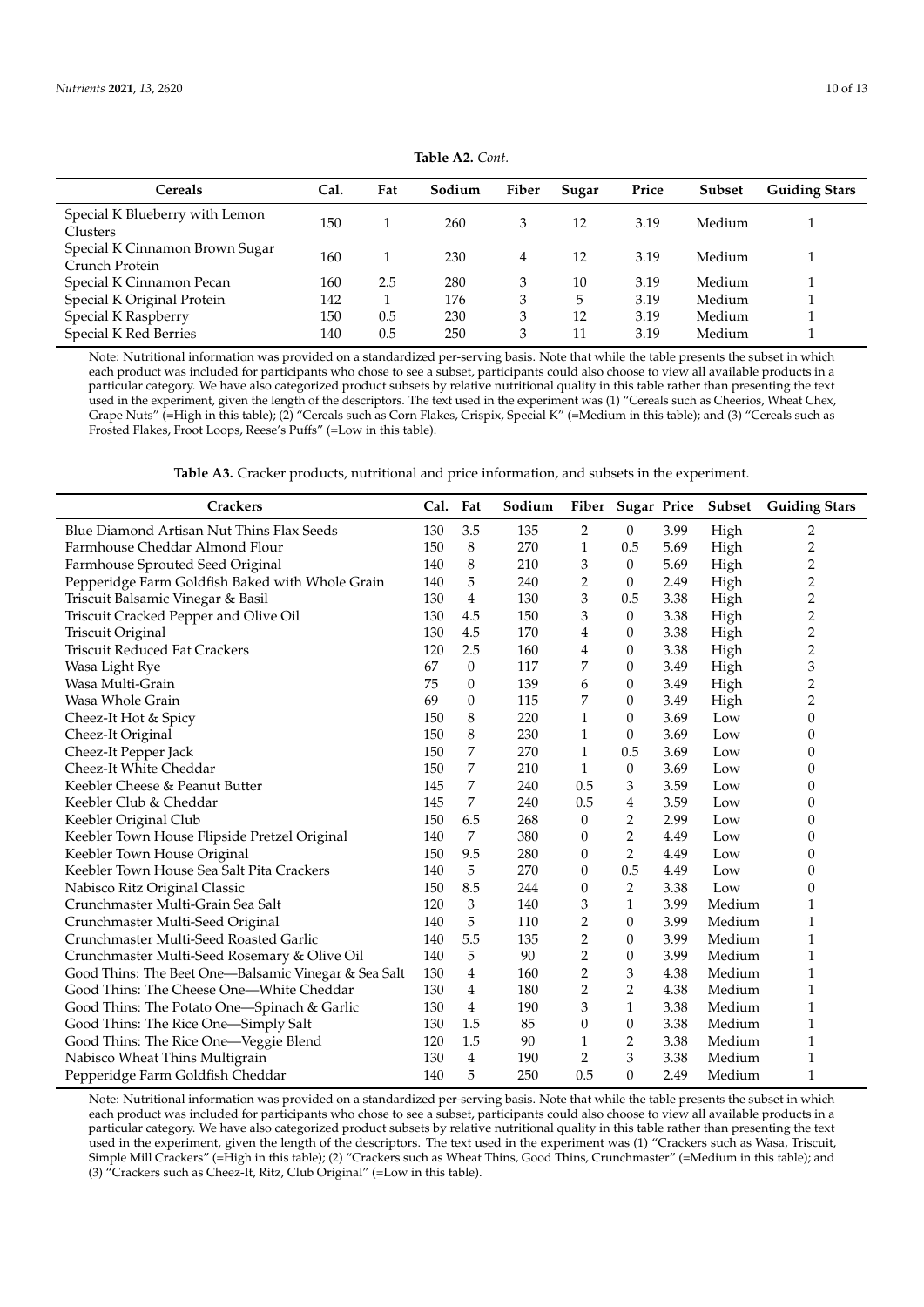# <span id="page-11-15"></span><span id="page-11-14"></span>**Appendix B**

**Table A4.** Ordinal logistic regression model of choosing a consideration set that contains healthier options. Results represent odds ratios and 95% confidence intervals.

|                            | (1)                  | (2)                  | (3)                  | (4)                  | (5)                  | (6)                  |
|----------------------------|----------------------|----------------------|----------------------|----------------------|----------------------|----------------------|
| Overweight                 | 1.13<br>(0.80, 1.59) | 1.05<br>(0.74, 1.59) | 1.11<br>(0.79, 1.56) | 1.03<br>(0.73, 1.47) | 1.24<br>(0.68, 2.28) | 1.11<br>(0.60, 2.05) |
| Obese                      | 0.59<br>(0.44, 0.79) | 0.59<br>(0.43, 0.79) | 0.59<br>(0.44, 0.79) | 0.59<br>(0.44, 0.80) | 0.58<br>(0.35, 0.95) | 0.55<br>(0.33, 0.91) |
| Prompt                     |                      |                      | 1.60<br>(1.22, 2.11) | 1.65<br>(1.25, 2.18) | 1.64<br>(1.08, 2.50) | 1.62<br>(1.06, 2.48) |
| Overweight $\times$ Prompt |                      |                      |                      |                      | 0.85<br>(0.41, 1.77) | 0.91<br>(0.43, 1.89) |
| Obese $\times$ Prompt      |                      |                      |                      |                      | 1.03<br>(0.56, 1.91) | 1.11<br>(0.60, 2.08) |
| Demographic Controls?      | No                   | Yes                  | N <sub>o</sub>       | Yes                  | N <sub>0</sub>       | Yes                  |
| N<br>AIC                   | 749<br>2039.1        | 739<br>2004.2        | 749<br>2029.7        | 739<br>1993.5        | 749<br>2033.4        | 739<br>1997.2        |

# **References**

- <span id="page-11-0"></span>1. GBD 2015 Obesity Collaborators; Afshin, A.; Forouzanfar, M.H.; Reitsma, M.B.; Sur, P.; Estep, K.; Lee, A.; Marczak, L.; Mokdad, A.H.; Moradi-Lakeh, M.; et al. Health effects of overweight and obesity in 195 countries over 25 years. *N. Engl. J. Med.* **2017**, *377*, 13–27.
- <span id="page-11-1"></span>2. Harper, S.; Riddell, C.A.; King, N.B. Declining life expectancy in the United States: Missing the trees for the forest. *Annu. Rev. Public Health* **2020**, *42*, 381–403. [\[CrossRef\]](http://doi.org/10.1146/annurev-publhealth-082619-104231)
- <span id="page-11-2"></span>3. Mehta, N.K.; Abrams, L.R.; Myrskylä, M. US life expectancy stalls due to cardiovascular disease, not drug deaths. *Proc. Natl. Acad. Sci. USA* **2020**, *117*, 6998–7000. [\[CrossRef\]](http://doi.org/10.1073/pnas.1920391117)
- <span id="page-11-3"></span>4. Preston, S.H.; Vierboom, Y.; Stokes, A. The role of obesity in exceptionally slow US mortality improvement. *Proc. Natl. Acad. Sci. USA* **2018**, *115*, 957–961. [\[CrossRef\]](http://doi.org/10.1073/pnas.1716802115) [\[PubMed\]](http://www.ncbi.nlm.nih.gov/pubmed/29339511)
- <span id="page-11-4"></span>5. Centers for Disease Control and Prevention (CDC). Adult Obesity Facts. Available online: [https://www.cdc.gov/obesity/data/](https://www.cdc.gov/obesity/data/adult.html) [adult.html](https://www.cdc.gov/obesity/data/adult.html) (accessed on 17 November 2020).
- <span id="page-11-5"></span>6. Cawley, J. The impact of obesity on wages. *J. Hum. Resour.* **2004**, *39*, 451–474. [\[CrossRef\]](http://doi.org/10.2307/3559022)
- 7. Finkelstein, E.; Fiebelkorn, L.C.; Wang, G. The costs of obesity among full-time employees. *Am. J. Health Promot.* **2005**, *20*, 45–51. [\[CrossRef\]](http://doi.org/10.4278/0890-1171-20.1.45) [\[PubMed\]](http://www.ncbi.nlm.nih.gov/pubmed/16171161)
- <span id="page-11-6"></span>8. Finkelstein, E.A.; Trogdon, J.G.; Cohen, J.W.; Dietz, W. Annual medical spending attributable to obesity: Payer and service-specific estimates. *Health Aff.* **2009**, *28*, w822–w831. [\[CrossRef\]](http://doi.org/10.1377/hlthaff.28.5.w822) [\[PubMed\]](http://www.ncbi.nlm.nih.gov/pubmed/19635784)
- <span id="page-11-7"></span>9. Hales, C.M.; Fryar, C.D.; Carroll, M.D.; Freedman, D.S.; Ogden, C.L. Trends in obesity and severe obesity prevalence in US youth and adults by sex and age, 2007–2008 to 2015–2016. *JAMA* **2018**, *319*, 1723–1725. [\[CrossRef\]](http://doi.org/10.1001/jama.2018.3060)
- <span id="page-11-8"></span>10. Pontzer, H.; Raichlen, D.A.; Wood, B.M.; Mabulla, A.Z.P.; Racette, S.; Marlowe, F.W. Hunter-gatherer energetics and human obesity. *PLoS ONE* **2012**, *7*, e40503. [\[CrossRef\]](http://doi.org/10.1371/journal.pone.0040503)
- 11. Urlacher, S.S.; Snodgrass, J.J.; Dugas, L.R.; Sugiyama, L.S.; Liebert, M.A.; Joyce, C.J.; Pontzer, H. Constraint and trade-offs regulate energy expenditure during childhood. *Sci. Adv.* **2019**, *5*, eaax1065. [\[CrossRef\]](http://doi.org/10.1126/sciadv.aax1065) [\[PubMed\]](http://www.ncbi.nlm.nih.gov/pubmed/32064311)
- <span id="page-11-9"></span>12. Urlacher, S.S.; Snodgrass, J.J.; Dugas, L.R.; Madimenos, F.C.; Sugiyama, L.S.; Liebert, M.A.; Joyce, C.J.; Terán, E.; Pontzer, H. Childhood daily energy expenditure does not decrease with market integration and is not related to adiposity in Amazonia. *J. Nutr.* **2021**, *151*, 695–704. [\[CrossRef\]](http://doi.org/10.1093/jn/nxaa361)
- <span id="page-11-10"></span>13. Hall, K.D.; Ayuketah, A.; Brychta, R.; Cai, H.; Cassimatis, T.; Chen, K.; Chung, S.T.; Costa, E.; Courville, A.; Darcey, V.; et al. Ultra-processed diets cause excess calorie intake and weight gain: An inpatient randomized controlled trial of ad libitum food intake. *Cell Metab.* **2019**, *30*, 67–77.e3. [\[CrossRef\]](http://doi.org/10.1016/j.cmet.2019.05.008)
- <span id="page-11-11"></span>14. Cummins, S. Food deserts. In *The Wiley Blackwell Encyclopedia of Health, Illness, Behavior, and Society*; Cockerham, W.C., Dingwall, R., Quah, S., Eds.; John Wiley and Sons: Chichester, UK, 2014; Volume 6, pp. 562–564. ISBN 9781118410868.
- <span id="page-11-12"></span>15. Chen, D.; Jaenicke, E.C.; Volpe, R.J. Food environments and obesity: Household diet expenditure versus food deserts. *Am. J. Public Health* **2016**, *106*, 881–888. [\[CrossRef\]](http://doi.org/10.2105/AJPH.2016.303048)
- <span id="page-11-13"></span>16. Ver Ploeg, M.; Breneman, V.; Farrigan, T.; Hamrick, K.; Hopkins, D.; Kaufman, P.; Lin, B.-H.; Nord, M.; Smith, T.A.; Williams, R.; et al. Access to Affordable and Nutritious Food-Measuring and Understanding Food Deserts and Their Consequences: Report to Congress. Available online: <https://www.ers.usda.gov/publications/pub-details/?pubid=42729> (accessed on 4 March 2021).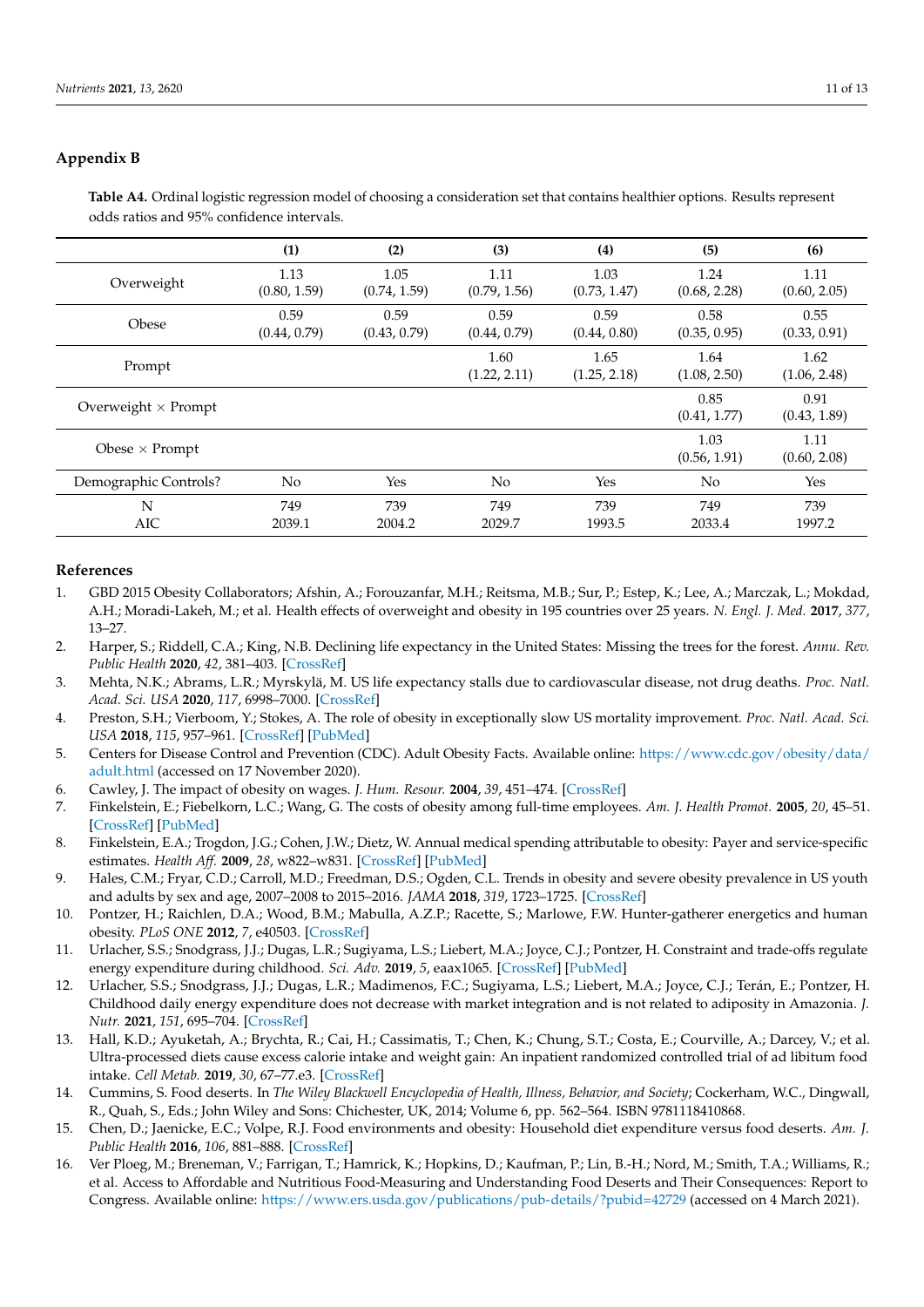- <span id="page-12-0"></span>17. Cummins, S.; Flint, E.; Matthews, S. New neighborhood grocery store increased awareness of food access but did not alter dietary habits or obesity. *Health Aff.* **2014**, *33*, 283–291. [\[CrossRef\]](http://doi.org/10.1377/hlthaff.2013.0512)
- <span id="page-12-19"></span>18. Dubowitz, T.; Ghosh-Dastidar, M.; Cohen, D.A.; Beckman, R.; Steiner, E.D.; Hunter, G.P.; Flórez, K.; Huang, C.; Vaughan, C.A.; Sloan, J.C.; et al. Diet and perceptions change with supermarket introduction in a food desert, but not because of supermarket use. *Health Aff.* **2015**, *34*, 1858–1868. [\[CrossRef\]](http://doi.org/10.1377/hlthaff.2015.0667)
- <span id="page-12-1"></span>19. Ghosh-Dastidar, M.; Hunter, G.; Collins, R.L.; Zenk, S.N.; Cummins, S.; Beckman, R.; Nugroho, A.K.; Sloan, J.C.; Wagner, L.; Dubowitz, T. Does opening a supermarket in a food desert change the food environment? *Health Place* **2017**, *46*, 249–256. [\[CrossRef\]](http://doi.org/10.1016/j.healthplace.2017.06.002)
- <span id="page-12-2"></span>20. Allcott, H.; Diamond, R.; Dubé, J.-P.; Handbury, J.; Rahkovsky, I.; Schnell, M. Food deserts and the causes of nutritional inequality. *Q. J. Econ.* **2019**, *134*, 1793–1844. [\[CrossRef\]](http://doi.org/10.1093/qje/qjz015)
- <span id="page-12-3"></span>21. Botti, S.; Iyengar, S.S. The dark side of choice: When choice impairs social welfare. *J. Public Policy Mark.* **2006**, *25*, 24–38. [\[CrossRef\]](http://doi.org/10.1509/jppm.25.1.24)
- <span id="page-12-4"></span>22. Zizzo, D.J.; Parravano, M.; Nakamura, R.; Forwood, S.; Suhrcke, M. The impact of taxation and signposting on diet: An online field study with breakfast cereals and soft drinks. *Exp. Econ.* **2021**, 1–31. [\[CrossRef\]](http://doi.org/10.1007/s10683-020-09698-0)
- <span id="page-12-5"></span>23. Hauser, J.R.; Wernerfelt, B. An evaluation cost model of consideration sets. *J. Consum. Res.* **1990**, *16*, 393–408. [\[CrossRef\]](http://doi.org/10.1086/209225)
- 24. Roberts, J.H.; Lattin, J.M. Development and testing of a model of consideration set composition. *J. Mark. Res.* **1991**, *28*, 429–440. [\[CrossRef\]](http://doi.org/10.1177/002224379102800405)
- <span id="page-12-6"></span>25. Honka, E.; Hortaçsu, A.; Wildenbeest, M. Chapter 4—Empirical search and consideration sets. In *Handbook of the Economics of Marketing*; Dubé, J.-P., Rossi, P.E., Eds.; Elsevier: Amsterdam, The Netherlands, 2019; Volume 1, pp. 193–257.
- <span id="page-12-7"></span>26. Machín, L.; Curutchet, M.R.; Gugliucci, V.; Vitola, A.; Otterbring, T.; de Alcantara, M.; Ares, G. The habitual nature of food purchases at the supermarket: Implications for policy making. *Appetite* **2020**, *155*, 104844. [\[CrossRef\]](http://doi.org/10.1016/j.appet.2020.104844) [\[PubMed\]](http://www.ncbi.nlm.nih.gov/pubmed/32810573)
- <span id="page-12-8"></span>27. Caplin, A.; Dean, M.; Leahy, J. Rational inattention, optimal consideration sets, and stochastic choice. *Rev. Econ. Stud.* **2019**, *86*, 1061–1094. [\[CrossRef\]](http://doi.org/10.1093/restud/rdy037)
- <span id="page-12-9"></span>28. Masatlioglu, Y.; Nakajima, D.; Ozbay, E.Y. Revealed attention. *Am. Econ. Rev.* **2012**, *102*, 2183–2205. [\[CrossRef\]](http://doi.org/10.1257/aer.102.5.2183)
- <span id="page-12-10"></span>29. Haws, K.L.; Reczek, R.W.; Sample, K.L. Healthy diets make empty wallets: The healthy = expensive intuition. *J. Consum. Res.* **2016**, *43*. [\[CrossRef\]](http://doi.org/10.1093/jcr/ucw078)
- 30. Jo, J.; Lusk, J.L. If it's healthy, it's tasty and expensive: Effects of nutritional labels on price and taste expectations. *Food Qual. Prefer.* **2018**, *68*, 332–341. [\[CrossRef\]](http://doi.org/10.1016/j.foodqual.2018.04.002)
- <span id="page-12-11"></span>31. Lusk, J.L. Consumer beliefs about healthy foods and diets. *PLoS ONE* **2019**, *14*, e0223098. [\[CrossRef\]](http://doi.org/10.1371/journal.pone.0223098)
- <span id="page-12-12"></span>32. Nansel, T.R.; Lipsky, L.M.; Eisenberg, M.H.; Liu, A.; Mehta, S.N.; Laffel, L.M. Can families eat better without spending more? Improving diet quality does not increase diet cost in a randomized clinical trial among youth with type 1 diabetes and their parents. *J. Acad. Nutr. Diet.* **2016**, *116*, 1751–1759.e1. [\[CrossRef\]](http://doi.org/10.1016/j.jand.2016.07.005) [\[PubMed\]](http://www.ncbi.nlm.nih.gov/pubmed/27597745)
- <span id="page-12-13"></span>33. Elbel, B.; Kersh, R.; Brescoll, V.L.; Dixon, L.B. Calorie labeling and food choices: A first look at the effects on low-income people in New York City: Calorie information on menus appears to increase awareness of calorie content, but not necessarily the number of calories people purchase. *Health Aff.* **2009**, *28*, w1110–w1121. [\[CrossRef\]](http://doi.org/10.1377/hlthaff.28.6.w1110)
- <span id="page-12-25"></span>34. Papies, E.K.; Potjes, I.; Keesman, M.; Schwinghammer, S.; van Koningsbruggen, G. Using health primes to reduce unhealthy snack purchases among overweight consumers in a grocery store. *Int. J. Obes.* **2013**, *38*, 597–602. [\[CrossRef\]](http://doi.org/10.1038/ijo.2013.136)
- <span id="page-12-24"></span>35. Gustafson, C.R.; Kent, R.; Prate, M.R., Jr. Retail-based healthy food point-of-decision prompts (PDPs) increase healthy food choices in a rural, low-income, minority community. *PLoS ONE* **2018**, *13*, e0207792. [\[CrossRef\]](http://doi.org/10.1371/journal.pone.0207792) [\[PubMed\]](http://www.ncbi.nlm.nih.gov/pubmed/30540771)
- <span id="page-12-16"></span>36. Arslain, K.; Gustafson, C.R.; Rose, D.J. Point-of-decision prompts increase dietary fiber content of consumers' food choices in an online grocery shopping simulation. *Nutrients* **2020**, *12*, 3487. [\[CrossRef\]](http://doi.org/10.3390/nu12113487)
- <span id="page-12-14"></span>37. Zhao, A.W.; McGowan, C.C.; Zenk, S.N.; Kershaw, K.N. Associations of the consumer food environment with eating behaviours and BMI. *Public Health Nutr.* **2020**, *23*, 3197–3203. [\[CrossRef\]](http://doi.org/10.1017/S1368980020002633)
- <span id="page-12-15"></span>38. Bello, M.; Abdulai, A. Impact of ex-ante hypothetical bias mitigation methods on attribute non-attendance in choice experiments. *Am. J. Agric. Econ.* **2016**, *98*, 1486–1506. [\[CrossRef\]](http://doi.org/10.1093/ajae/aav098)
- <span id="page-12-17"></span>39. Bunn, A.; Korpela, M. *R: A Language and Environment for Statistical Computing*; R Foundation for Statistical Computing: Vienna, Austria, 2018.
- <span id="page-12-18"></span>40. McKenna, R.M.; Langellier, B.A.; Alcalá, H.E.; Roby, D.H.; Grande, D.T.; Ortega, A.N. The affordable care act attenuates financial strain according to poverty level. *Inq. J. Health Care Organ. Provis. Financ.* **2018**, *55*. [\[CrossRef\]](http://doi.org/10.1177/0046958018790164) [\[PubMed\]](http://www.ncbi.nlm.nih.gov/pubmed/30043655)
- <span id="page-12-20"></span>41. Dubowitz, T.; Ncube, C.; Leuschner, K.; Tharp-Gilliam, S. A natural experiment opportunity in two low-income urban food desert communities: Research design, community engagement methods, and baseline results. *Health Educ. Behav.* **2015**, *42*, 87S–96S. [\[CrossRef\]](http://doi.org/10.1177/1090198115570048) [\[PubMed\]](http://www.ncbi.nlm.nih.gov/pubmed/25829122)
- <span id="page-12-21"></span>42. Vaughan, C.A.; Cohen, D.A.; Ghosh-Dastidar, M.; Hunter, G.P.; Dubowitz, T. Where do food desert residents buy most of their junk food? Supermarkets. *Public Health Nutr.* **2016**, *20*, 2608–2616. [\[CrossRef\]](http://doi.org/10.1017/S136898001600269X)
- <span id="page-12-22"></span>43. Hut, S. Determinants of dietary choice in the US: Evidence from consumer migration. *J. Health Econ.* **2020**, *72*. [\[CrossRef\]](http://doi.org/10.1016/j.jhealeco.2020.102327)
- <span id="page-12-23"></span>44. Aviram-Friedman, R.; Astbury, N.; Ochner, C.N.; Contento, I.; Geliebter, A. Neurobiological evidence for attention bias to food, emotional dysregulation, disinhibition and deficient somatosensory awareness in obesity with binge eating disorder. *Physiol. Behav.* **2018**, *184*, 122–128. [\[CrossRef\]](http://doi.org/10.1016/j.physbeh.2017.11.003)
- 45. Nijs, I.M.T.; Franken, I.H.A. Attentional processing of food cues in overweight and obese individuals. *Curr. Obes. Rep.* **2012**, *1*, 106–113. [\[CrossRef\]](http://doi.org/10.1007/s13679-012-0011-1)